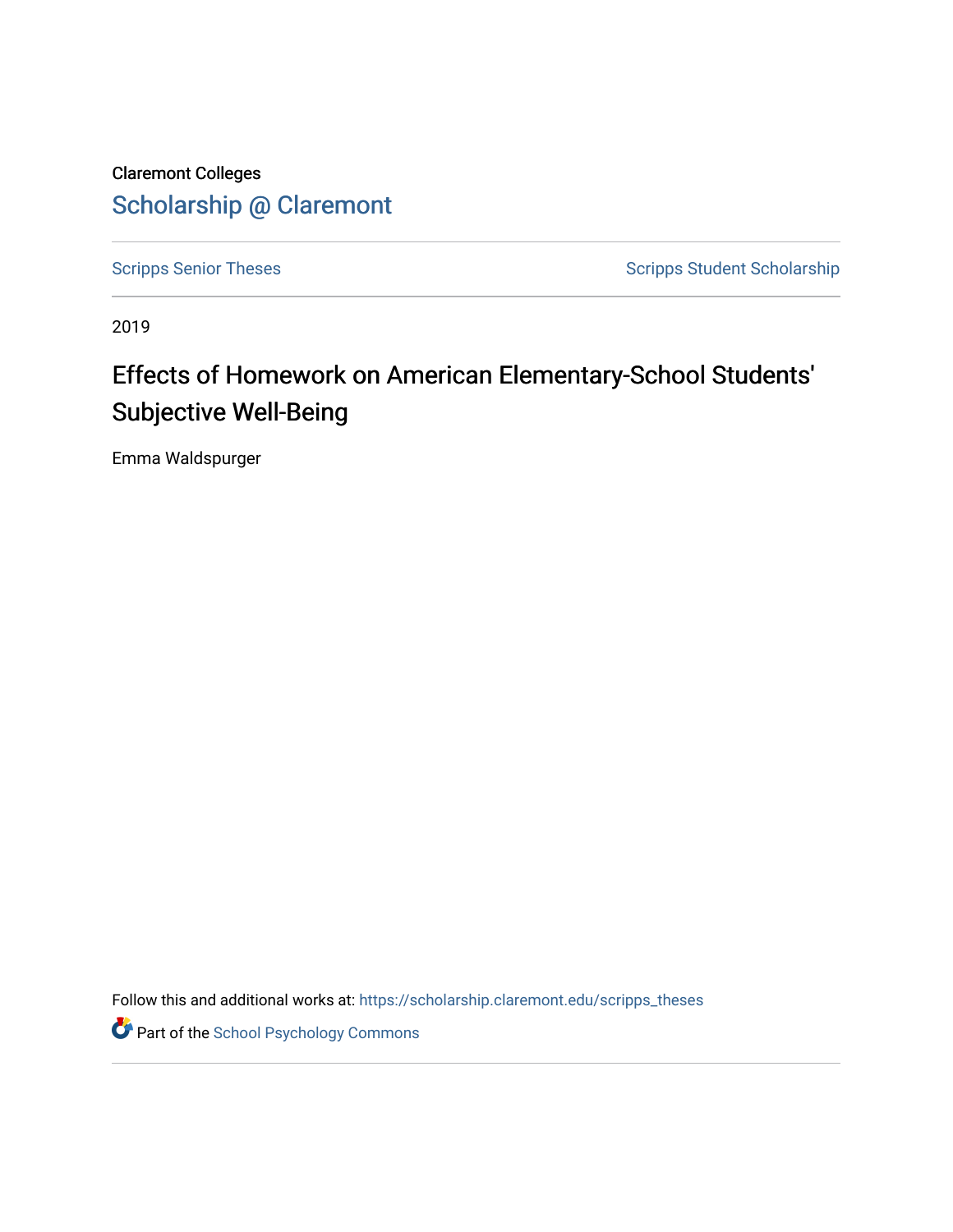# **EFFECTS OF HOMEWORK ON AMERICAN ELEMENTARY-SCHOOL STUDENTS' SUBJECTIVE WELL-BEING**

**by**

# **EMMA J. WALDSPURGER**

# **SUBMITTED TO SCRIPPS COLLEGE IN PARTIAL FULFILLMENT OF THE DEGREE OF BACHELOR OF ARTS**

# **PROFESSOR CATALINO**

# **PROFESSOR BARTHOLOMEW**

**DECEMBER 13TH, 2019**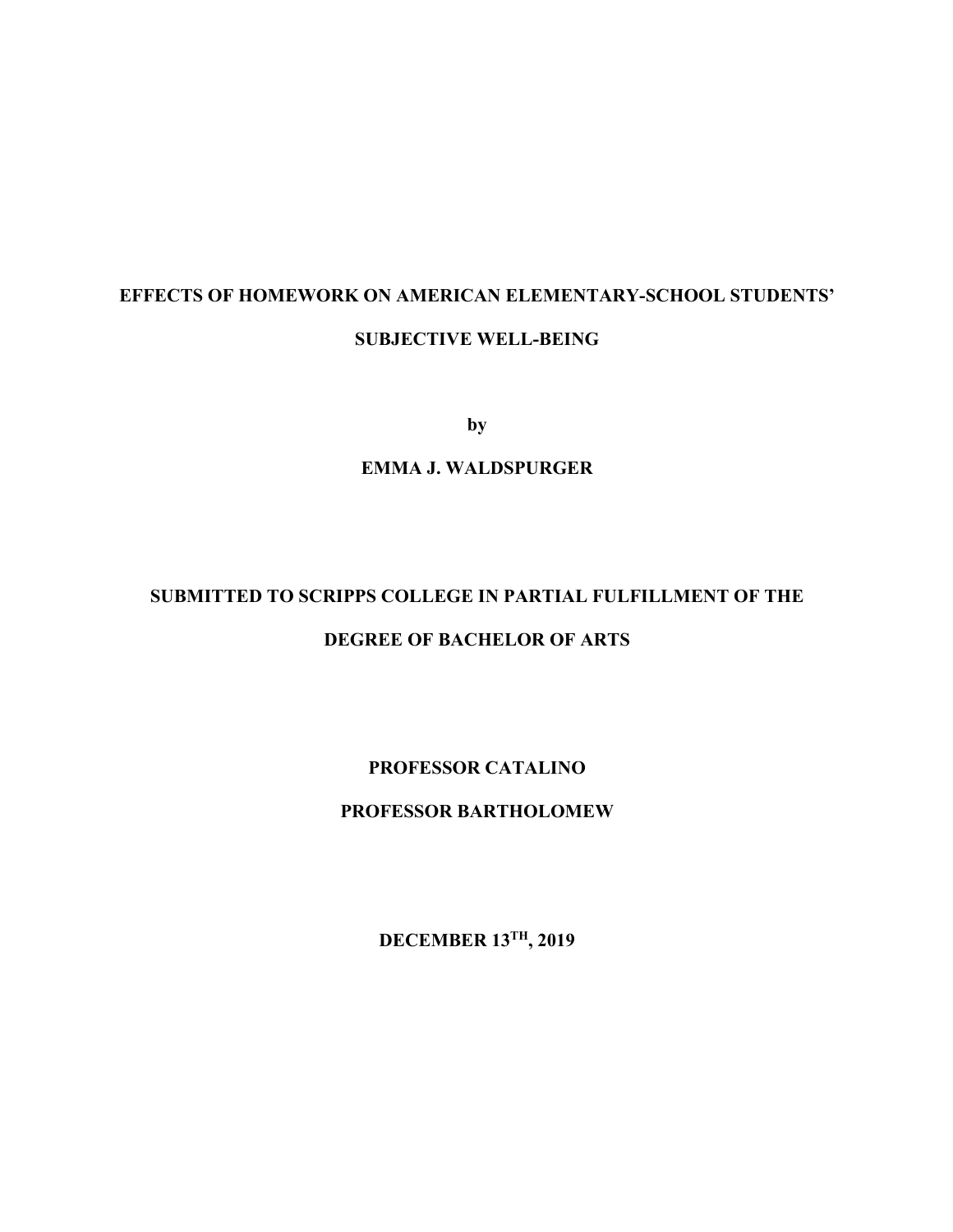#### Abstract

Homework has always been a hotly-debated issue in the US because of the significant role it plays in children's lives. Despite the wealth of research conducted on the relationship between homework and academic achievement, there has been almost no research on the relationship between homework and student well-being. The purpose of this proposed study is to investigate how homework affects American elementary-school students' subjective well-being. Utilizing a correlational longitudinal design, students aged 6 to 10 will respond to orally-administered subjective well-being measures at three timepoints throughout the school year, and parents will submit online weekly reports of how much time their child spends on homework throughout the school year. It is predicted that students who spend more time on homework will have lower levels of subjective well-being than their peers who spend less time on homework. It is also predicted that student socioeconomic status and learning disability status will moderate the relationship between time spent on homework and subjective well-being, respectively. The research findings may shed light on previously understudied effects of homework, and may help policymakers, school officials, and teachers make informed decisions regarding the assignment of homework at the elementary-school level.

## *Keywords: Subjective well-being, homework, elementary school, student*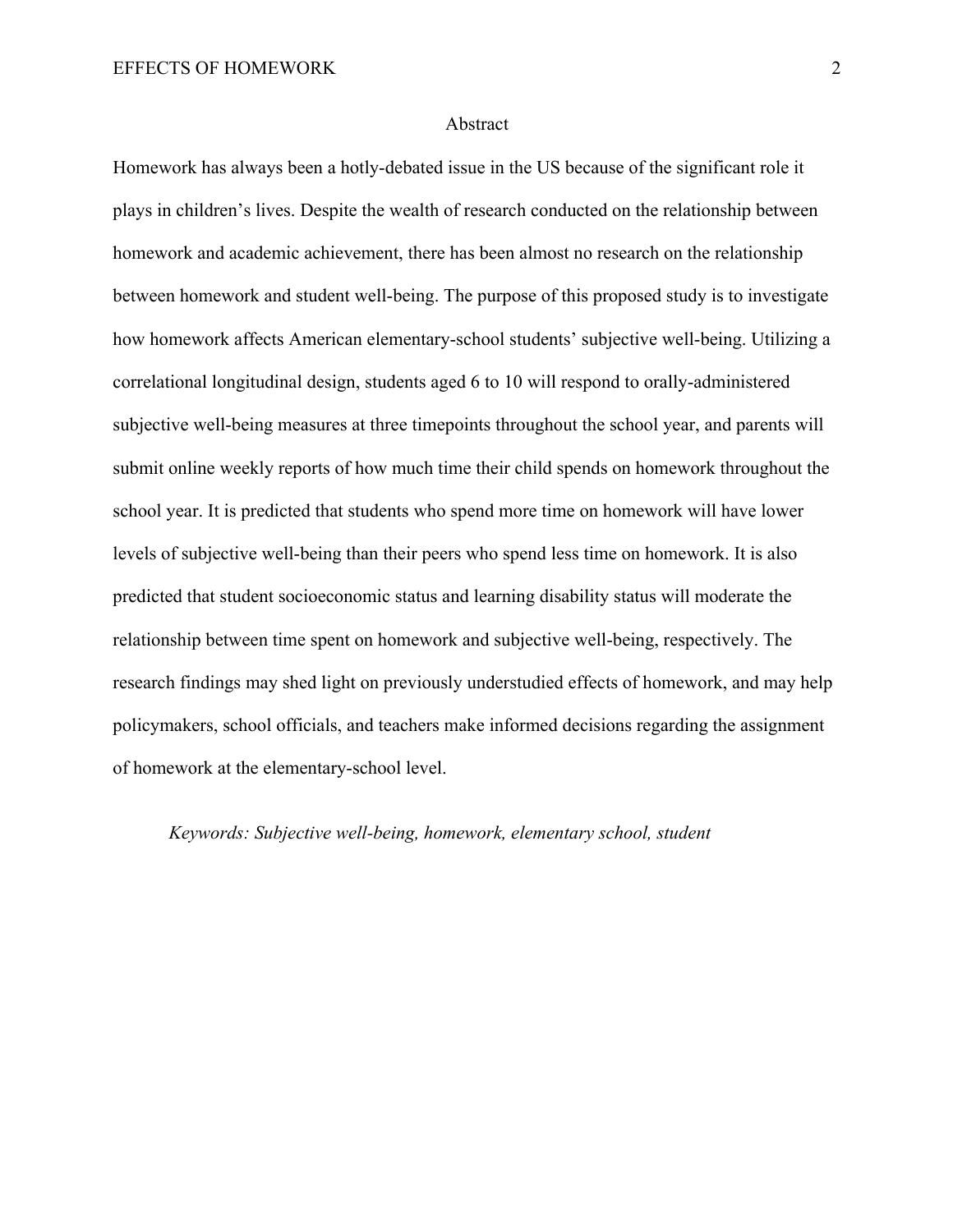The completion of nightly homework is an almost universal experience for students in the United States. In 2016, 95% of American elementary-school students were assigned homework (National Center for Education Statistics, 2019). From a very young age, children are often told that homework is good for them, but this "good" is often examined through the lens of academic achievement, rather than coupled with a concern for student well-being (Kohn, 2006). This narrow focus on academic performance has contributed to a general deficit of research on student well-being in the field of educational psychology (Cooper 1989a).

The lack of research into student well-being, especially elementary student subjective well-being, stems from three significant sources: American culture, educational policy, and a lack of proper psychometric materials. First, there is an overvaluation of economic prosperity cooccurring with an undervaluation of personal well-being in American culture (Noddings, 2003). Second, there is a disproportionate emphasis on future outcomes associated with schooling and well-being, rather than present measurements (Ben-Arieh, 2007). Historically, U.S. policies and practices have emphasized globalization and economic competitiveness through strong reading and math skills for employment. Landmark educational events such as the No Child Left Behind Act (2001), as well as its alarmist essay predecessor, *A Nation At Risk* (1983), galvanized schools to focus on academic content accountability rather than a holistic student perspective (Huebner, 2014). Third, potential future research is often stifled by a general lack of age-appropriate, comprehensive, and psychometrically-sound measures for elementary-aged children (Gaderman, 2011).

One might ask, what does subjective well-being, colloquially referred to as "happiness," have to do with education? Author and educational philosopher Nel Noddings argued that "happiness and education are, properly, intimately connected. Happiness should be an aim of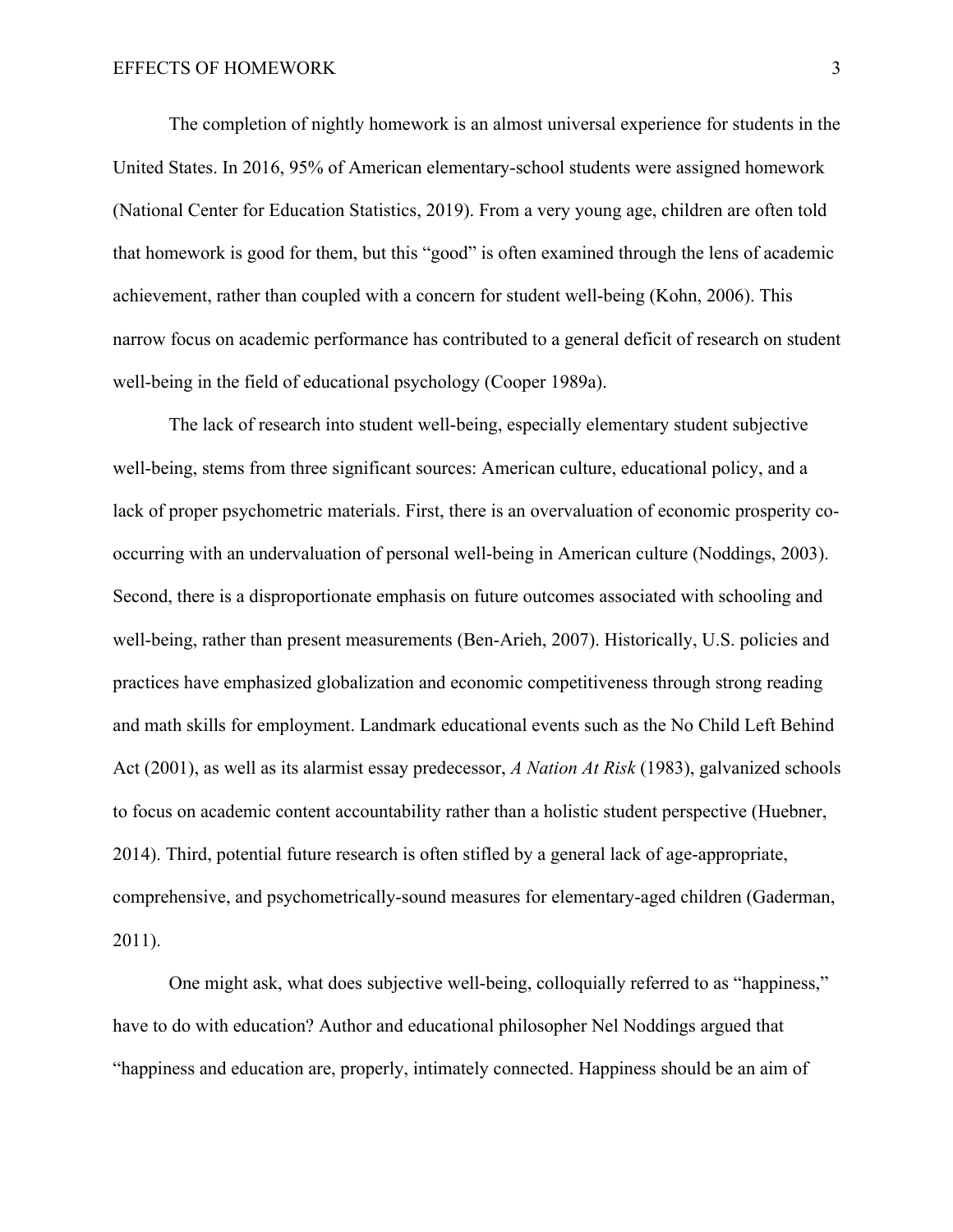education, and a good education should contribute significantly to personal and collective happiness" (2003, p. 1). Noddings presented the notion that schools have an obligation to equip students with the tools and experiences needed to flourish holistically. The promotion of subjective well-being, referred to as "happiness" by Noddings, is integral to educating wellrounded human beings, as it contributes to a fulfilling personal life and a fulfilling public life. From this pedagogical perspective, quality education requires both academic learning and the promotion of subjective well-being in schools. If homework is to support the aims of education, we must examine its effects on students not only from the perspective of academic achievement, but also from the standpoint of promoting subjective well-being.

Given the current dearth of research on the subjective well-being of children, despite the clear importance of subjective well-being in quality education, the present study aims to answer the following question: *What is the impact of homework on American elementary-school students' subjective well-being?*

# **Defining Homework**

The construct of homework has been defined in a multitude of varying and nuanced ways throughout prior educational research, but for the purpose of this study, Harris Cooper's definition will be used. Cooper defined homework as: "tasks assigned to students by schoolteachers that are meant to be carried out during non-school hours" (1989, p. 7). This definition of homework does not extend to in-school tutoring, extracurricular activities, or home study courses offered outside of official school assignment. However, homework comes in numerous formats, ranging anywhere from reading, to worksheets, to essays, and is assigned for a variety of purposes.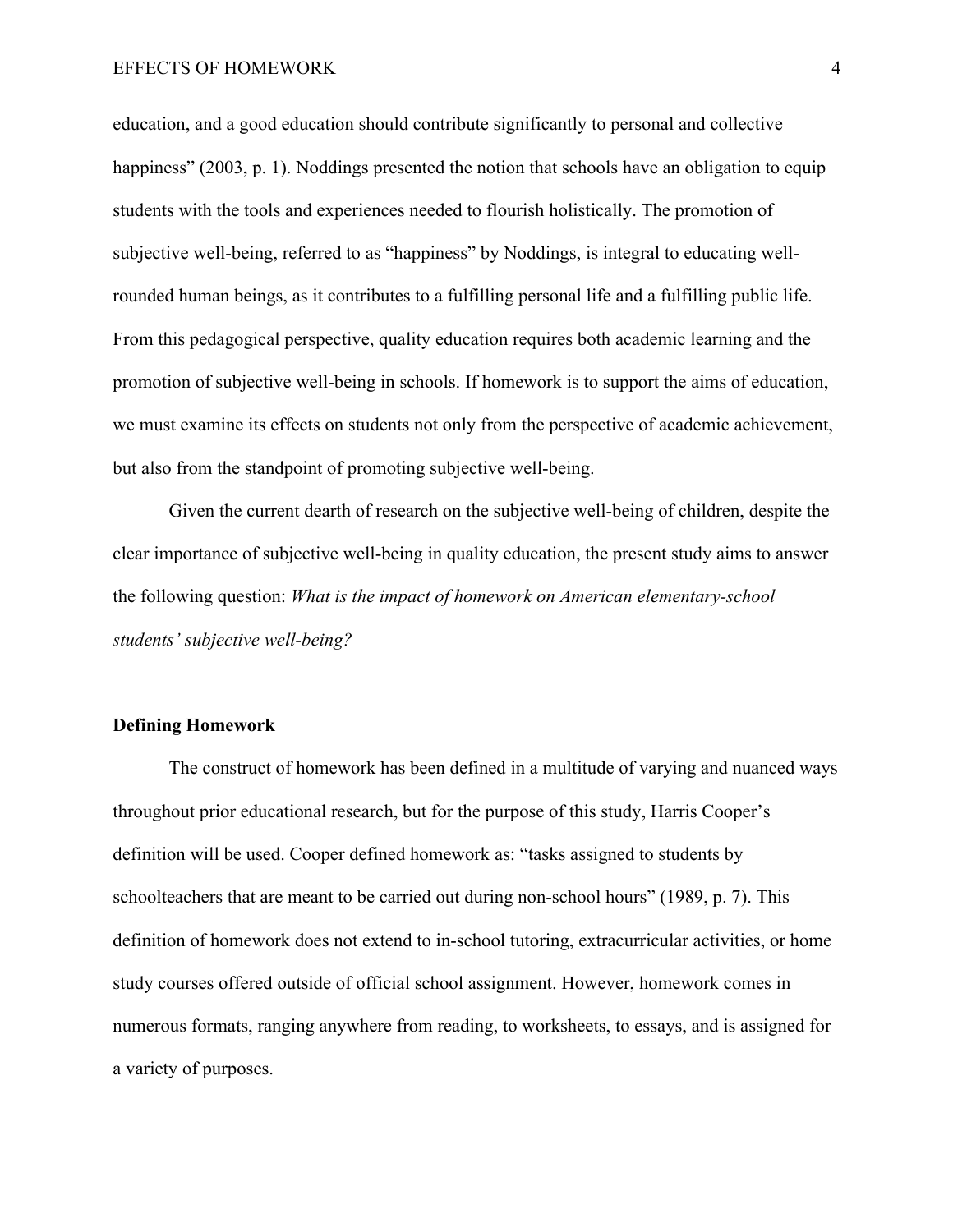For example, content analysis from Epstein (1989; 2001) revealed that there are 10 broad purposes of homework: practice, preparation, participation, personal development, parent-child relations, parent-teacher communications, peer interactions, policy, public relations, and punishment. Practice-homework is designed to provide students with opportunities to practice skills learned in class, increase speed, demonstrate mastery, retain and review content, and study for exams. Practice has been reported to be the predominant reason teachers assign homework to elementary school students (Epstein & Voorhis, 2010). Across all the 10 homework domains, elementary school teachers report that they assign homework with the intention to help students learn, build study skills, and manage their time wisely, thereby utilizing practice, preparation, and personal development as the guiding forces for homework assignment (Epstein & Voorhis, 2010). With a foundational framework of homework set in place, we move on to examining the definition of subjective well-being.

#### **Past and Present Views of Homework**

Homework has always been a hotly-debated issue, with general public consensus on the topic changing drastically over the years. Dating back as far as the early  $20<sup>th</sup>$  century, one of the fundamental issues the progressive education movement advocated against was elementary and middle-school homework (Gill & Schlossman, 2004). The routine of having children drill, memorize, and recite was at that time seen as a threat to physical and mental health, primarily because it deprived children of the time for non-academic learning opportunities such as outdoor play, the arts, and family interaction (Gill & Schlossman, 1996). Notably, the PTA urged school boards to minimize and further regulate how much homework teachers could assign, as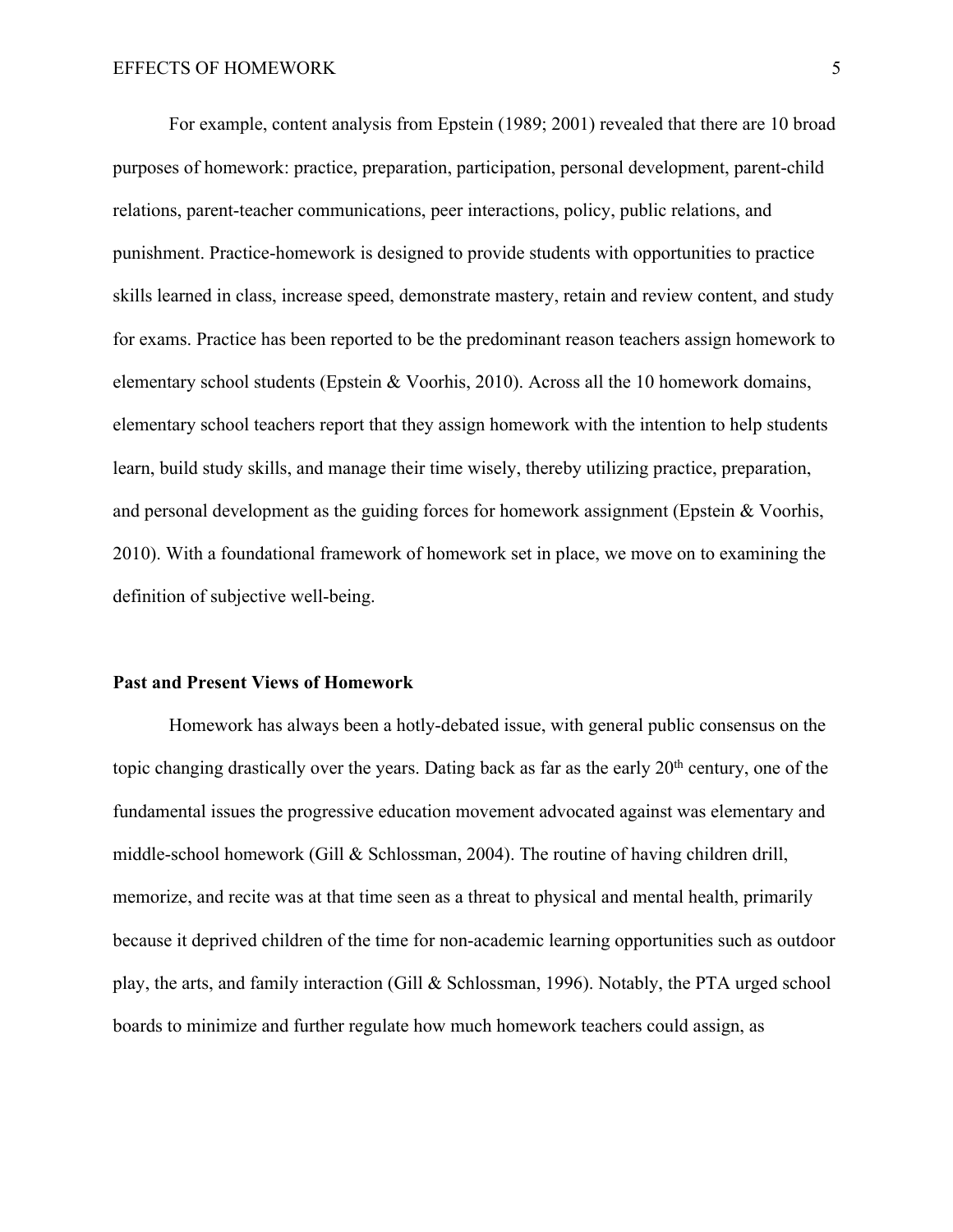homework forced upon children too young to handle such work was portrayed as "the worst of school abominations" (Gill & Schlossman, 2004, p. 175).

However, by the mid-20th century, the atmosphere of intense negativity towards the discourse on homework had nearly vanished, as progressivism was replaced by a movement for academic excellence that championed academic higher standards. Homework was seen as essential to whip American youth into intellectual shape against the threat of Soviet technological and military superiority during the height of the Cold War (Gill & Schlossman, 2004). This concern for the supposed dismal state of American education continued into the turn of the 21<sup>st</sup> century, sparked then not only by the fear of the Soviet Union, but also by the fear of increasing economic competition from around the globe (Gill & Schlossman, 2004). The publication of *A Nation at Risk* (1983) provoked the rise of this second wave of the academic excellence movement, warning of a mediocrity in schools that must be combatted with increased standards and more homework, followed by the No Child Left Behind Act (2001) that argued setting high standards with quantifiable goals would improve the subpar individual outcomes in education. However, the outcome of both waves of academic excellence movements has only actually significantly increased homework for the youngest of elementary-school children (Gill & Schlossman, 2004; Loveless, 2014). The past two decades have also seen a resurgence of strong anti-homework attitudes in the media in response to the one-size-fits-all push for academic excellence (Loveless, 2014).

With this basic knowledge of the history of homework, we can better understand why homework has come to be so commonplace for elementary-school students. Such history also illuminates how much of homework policy and practice has been historically based on opinions and anecdotal evidence, rather than scientific evidence. While there are many strongly-held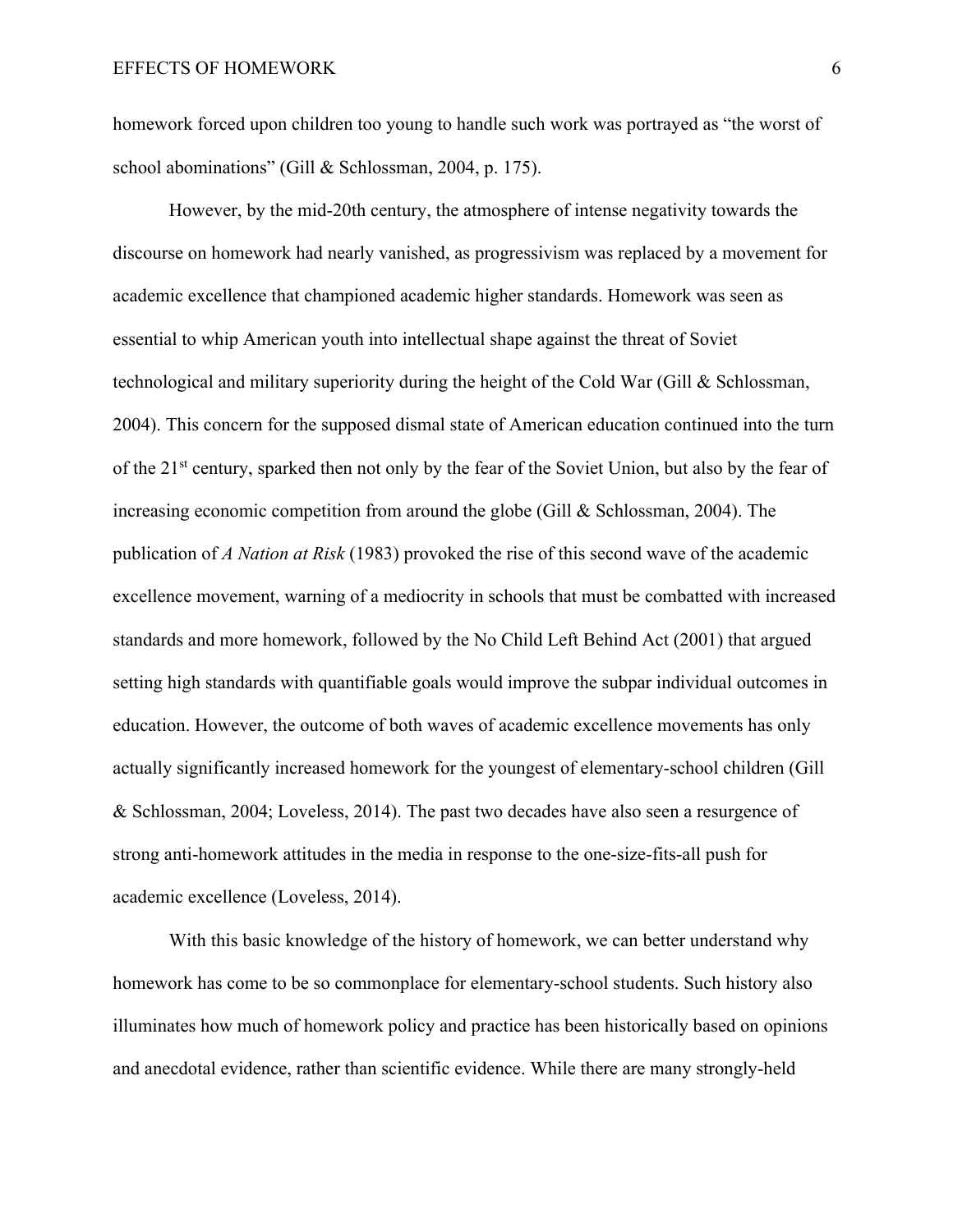beliefs surrounding homework and its effects on children, there is a serious need to investigate those beliefs through empirical research.

#### **Academic Outcomes of Homework**

Although policymakers may hold increased homework as an achievement panacea, the research on homework's relationship to academic benefits remains controversial at best. Outcomes of comprehensive meta-analyses of homework and academic achievement have demonstrated that homework has a strong positive correlation with achievement at the high school level, a modest positive correlation at the middle-school level, and either no correlation or a small negative correlation at the elementary-school level (Cooper 1989a; Cooper, Robinson, & Patall, 2006). Homework is not a uniformly good thing for all students, and rarely works in the idealized way that both laypeople and policymakers envision (Corno, 1996). Even the oldest students can face too much homework to the point of diminishing returns, or see their work eventually become counterproductive (Corno, 1996). According to the general body of homework research, the optimum amount of homework for achievement is argued to be no more than 10 minutes per night, per grade level; starting at 10 minutes per night in first grade up to a maximum of approximately two hours per night in high school (Cooper & Valentine, 2001). This rule of thumb is also endorsed by both the National Education Association and National Parent Teacher Association.

This recommendation runs counter to some of the widely-believed myths that many parents, policymakers, and even teachers themselves have regarding homework: the best teachers give homework regularly, more homework is better than less, parents want their children to have homework, homework supports what students learn in school, and homework fosters discipline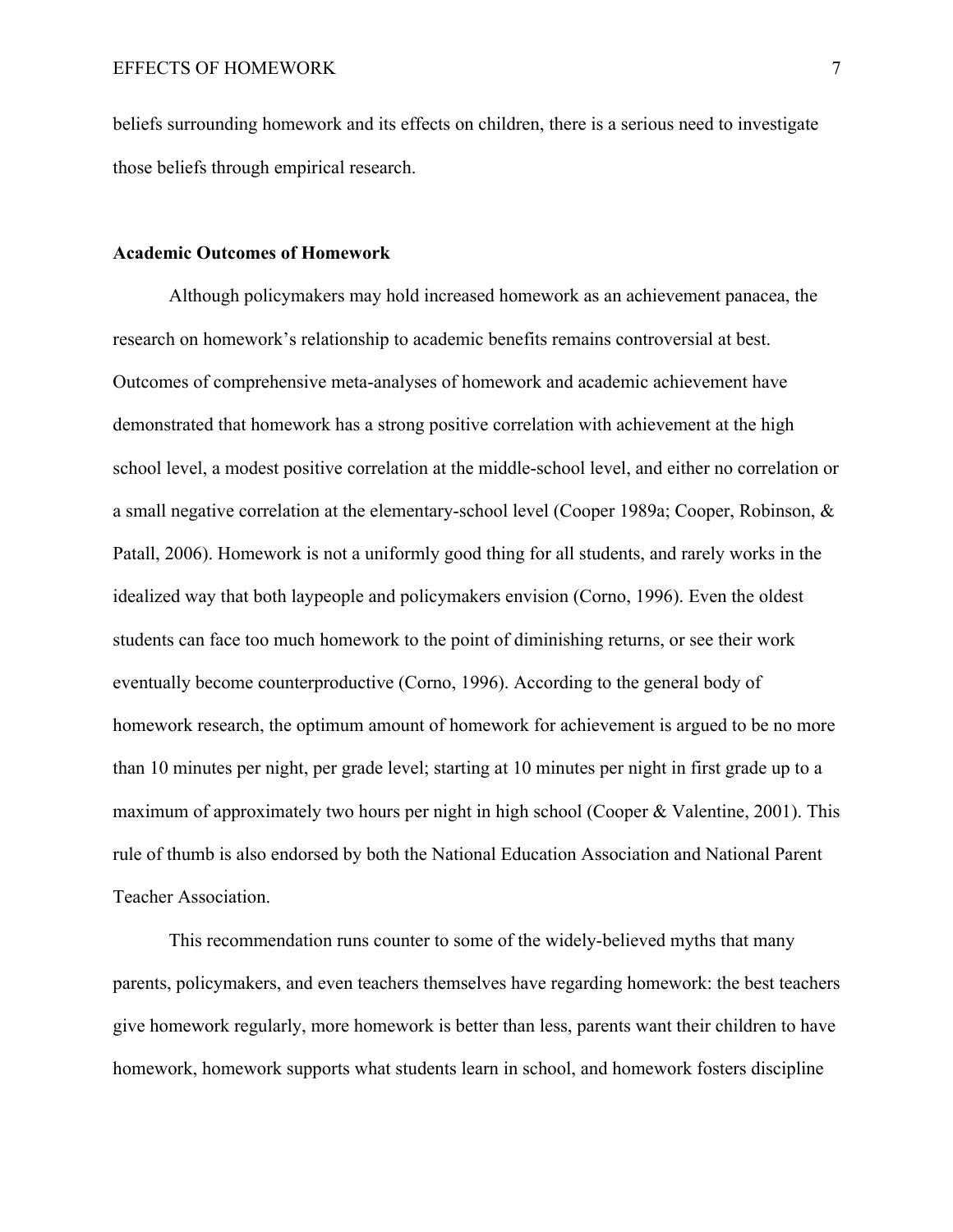and personal responsibility (Corno, 1996). In reality, homework is easily misused or abused by teachers and schools, homework can significantly disrupt family life in the early grades, homework can make some students avoid rather than enjoy schoolwork, and the best homework may be work done at home and brought into school in order to build real-world context for schooling (Corno, 1996). To understand the phenomena of homework and how it affects the lives of young students, homework also has to be studied as a factor related to psychological wellbeing.

### **Defining Subjective Well-being**

Subjective well-being (SWB) has been conceptualized in a variety of ways in previous literature, but for the purpose of this study, Ed Deiner's definition will be used. Deiner described SWB as how individuals experience the quality of their life and conceptualized SWB through a tripartite model: frequent positive affect, infrequent negative affect, and cognitive evaluations such as life satisfaction (1984). Since Deiner's original conceptualization of SWB, new SWB research has emerged, reflecting larger societal trends concerned with the importance of promoting positive psychological states, rather than solely attempting to alleviate negative states. This trend also illuminates the beginning of a recognition that human well-being must include positive components beyond just economic prosperity (Diener, Suh, Lucas, & Smith, 1999). In fact, recent studies have suggested that SWB may be causally linked to higher job productivity, creativity, self-regulation, and even better citizenship behavior (Deiner, Lucas, & Oishi, 2018). Furthermore, theories about the underlying processes of SWB have become more nuanced over time, with recent research indicating that people's culture, values, and the context in which they live greatly influence SWB levels (Deiner et al., 2018). Methodological approaches and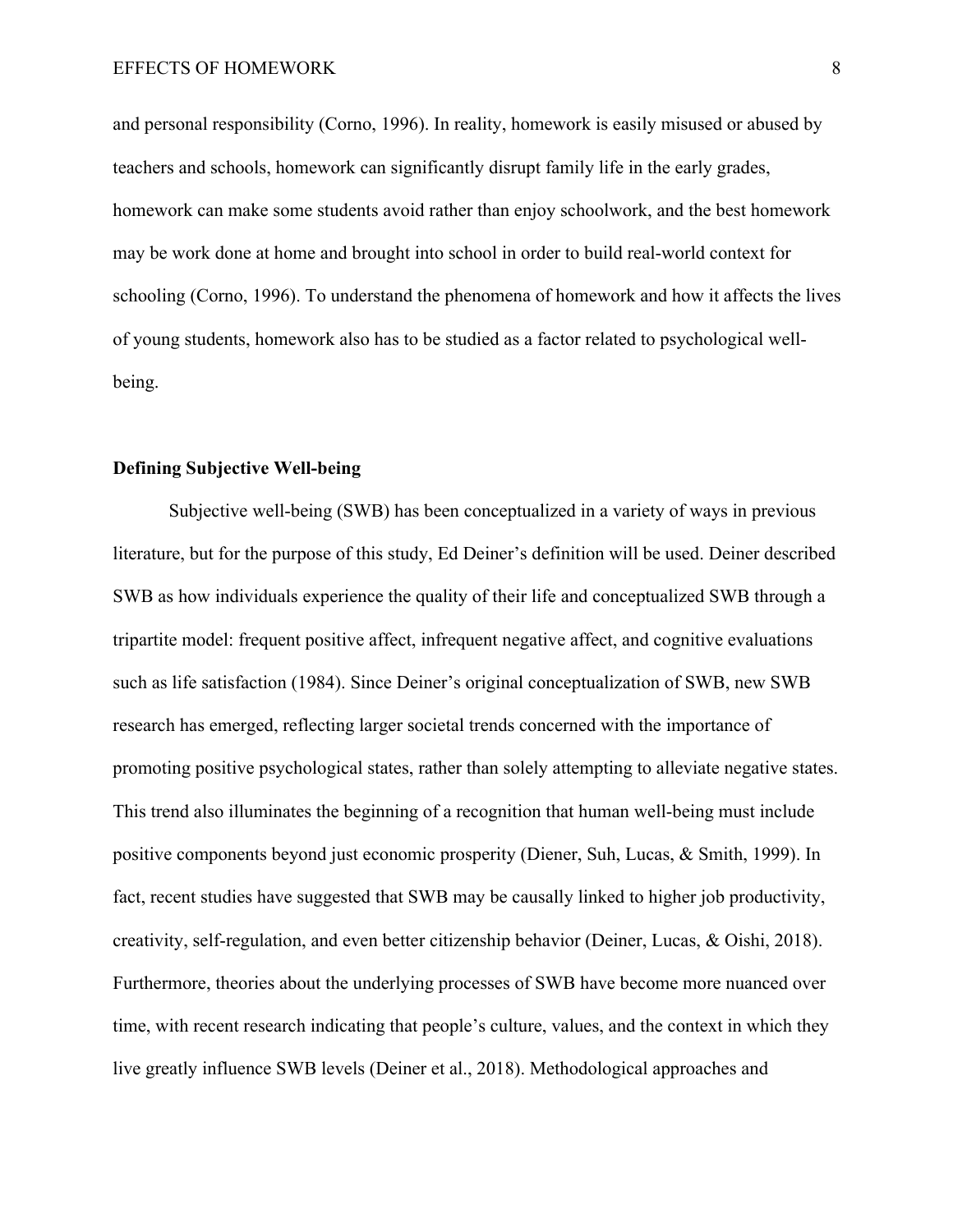psychometric materials in the field have also seen advances, with SWB findings now being used more frequently to inform policy decisions (Deiner et al., 2018). While self-report measures for adult SWB consistently show high internal consistency, moderately strong test-retest reliability, and reasonable convergence with related measures, constructs, and criteria (Deiner et al., 2018), investigating childhood SWB has progressed at a much slower pace.

Significant changes in family life over the past three decades have prompted a demand from child development professionals, social scientists, and the public at large for a more comprehensive picture of children's well-being (Ben-Arieh, 2007). The absence of disorders, deficits, and disabilities in children does not necessarily indicate proper growth and success (Ben-Arieh & Goerge, 2001). Furthermore, there has been an emergence of conceptualizing childhood as a full life stage in and of itself, rather than a mere transitionary period towards adulthood; the previous focus of *well-becoming* has shifted towards the immediate importance of *well-being* (Ben-Arieh, 2007). Whereas well-becoming emphasizes the importance of future functioning in a child, well-being emphasizes the importance of present functioning in a child, illustrating a shift in perspective on the importance of childhood in comparison to adulthood. Alongside this new perspective of childhood is the emergence of the importance of the subjective perspective, particularly in children. Until recently, much research on children's lives has revolved around objective descriptions from researchers, physicians, teachers, and parents, treating children as "passive objects who are acted on by the adult world" (Ben-Arieh, 2007, p. 7). However, there are legitimate concerns regarding the measurement of subjective concepts, especially SWB in children under age 8, due to their limited cognitive capacities for selfevaluation, and even some concerns with older children's ability to reliably and accurately selfreport (Gaderman, 2011). According to Pollard & Lee's systematic literature review, there is no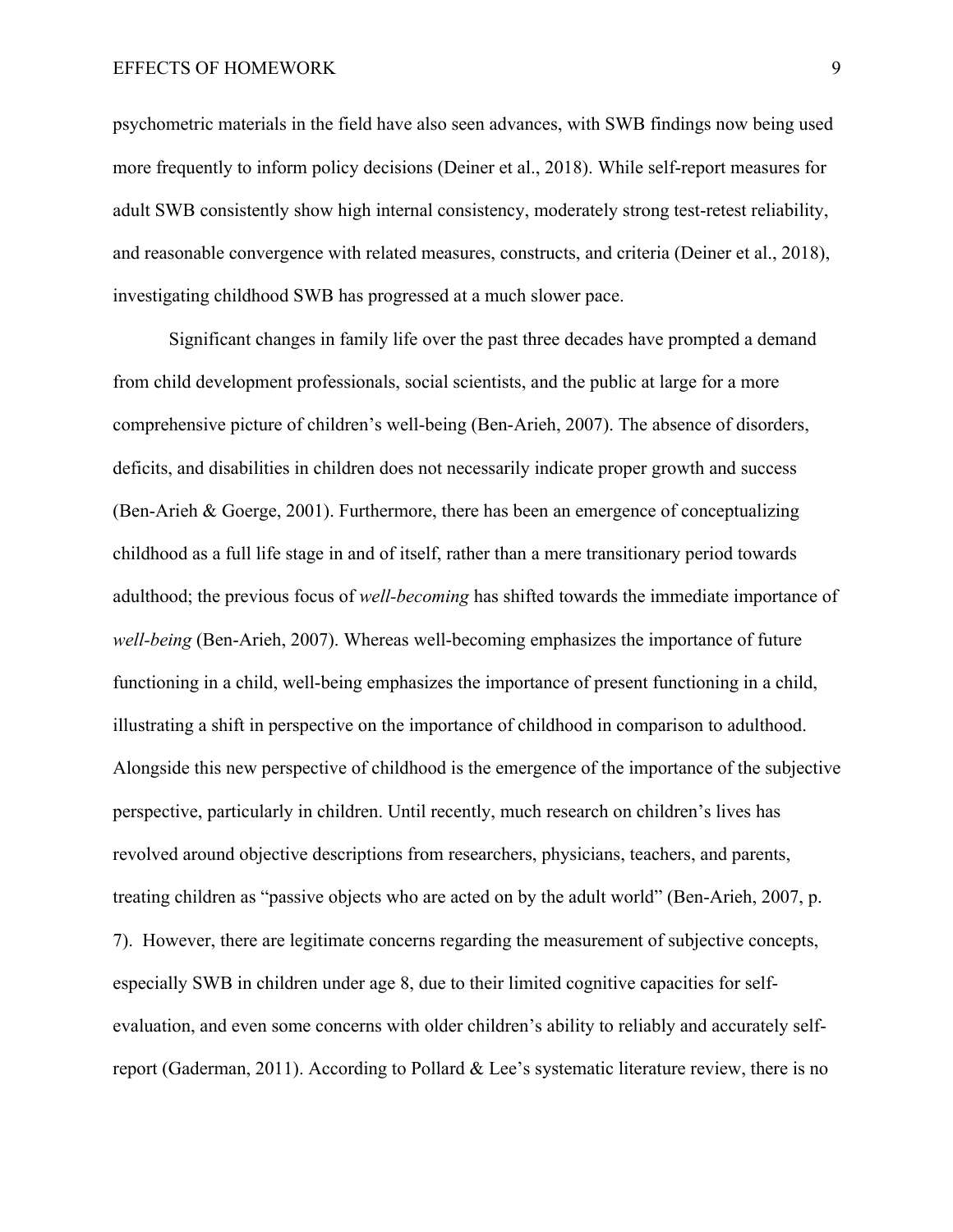#### EFFECTS OF HOMEWORK 10

standard method to assess well-being in children, let alone subjective well-being, and the majority of researchers have used multiple separate measures that align with their working definition of child well-being in an attempt to capture a more complete assessment than currently exists in a single established measure (2002).

Although SWB is only one of many conceptualizations of well-being, it has been shown to be a unique and valuable construct for insight into the emotional and cognitive aspects of wellbeing. Given the prior lack of research on children's healthy and subjective internal states, combined with the prior lack of research on the non-academic outcomes of homework, exploring the link between homework and SWB has great potential for bridging the many aspects of the field's current research gaps.

# **Homework and Well-being**

There has been a great deal of attention paid towards empirically investigating the potential academic benefits of homework, but the current research on homework's effect on student well-being and non-academic outcomes in general is grossly limited, particularly for American elementary-school students. While elementary-school student academic performance is not significantly impacted by homework, it has been found that student attitudes are affected, with homework being associated with negative student attitudes at both the second and fourth grade levels (Cooper, Lindsay, Nye, & Greathouse, 1998). And although not at the elementary school level, it has been found that high school students report increased stress and lower rates of well-being when homework quantity is increased (Galloway, Conner, Pope, 2013). Furthermore, homework-related social pressures as well as the content and workload of homework were found to be predictive of physical illness, depression, and anxiety among elementary-school students in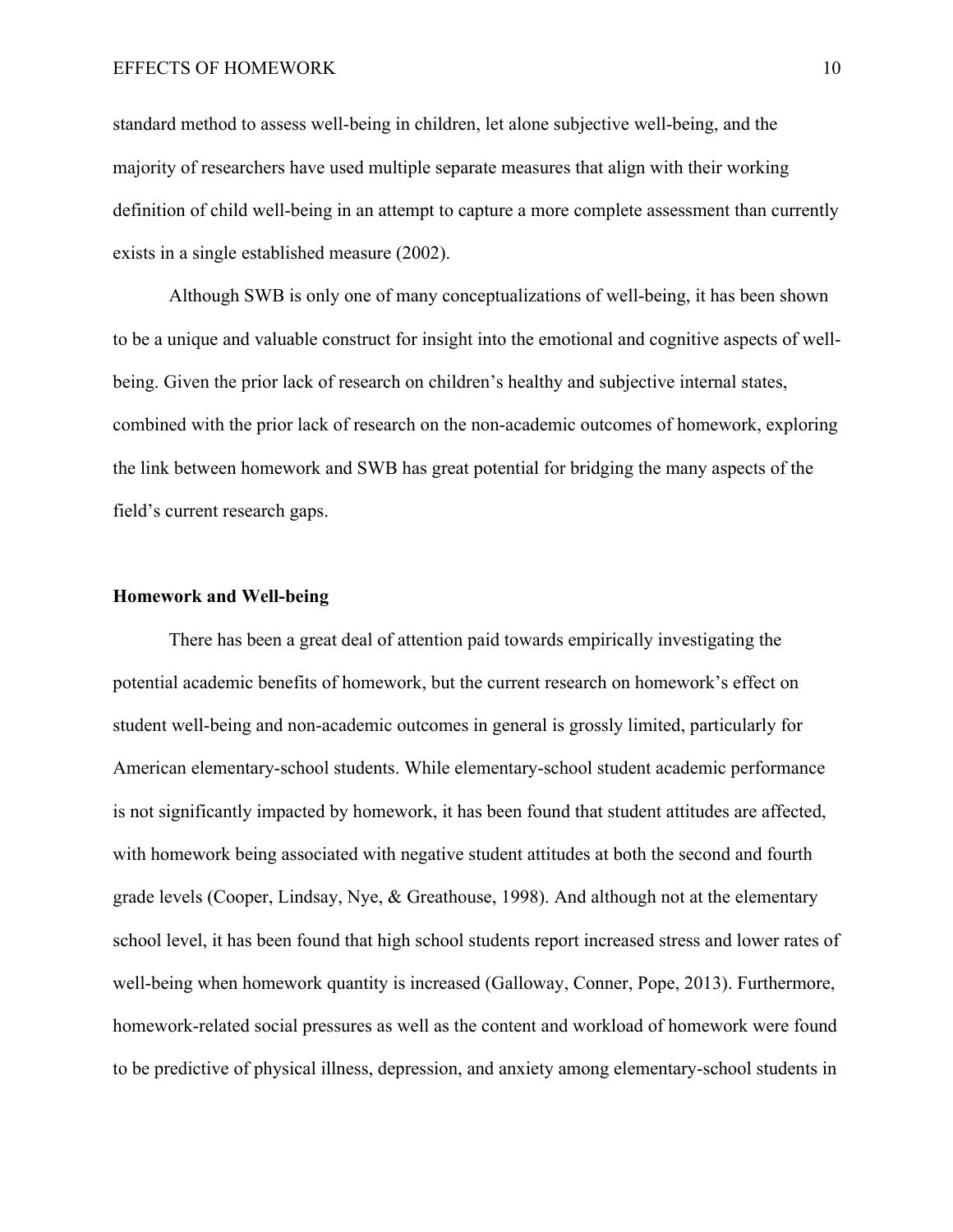Hong Kong (Cheung & Leung Ngai, 1992). Although empirical research at the intersection of student well-being and homework is extremely limited, the limited research that does exist can still help to guide and inform the present investigation. Furthermore, such limited findings also demonstrate the need for the present study as well as future studies to investigate the link between homework and student well-being.

#### **Theoretical Framework**

While there is little existing research on the intersection of homework and child wellbeing, existing psychological theories and related empirical work can help us build a framework to predict how homework may affect children's SWB. In addition to prior research studies and the work of more contemporary theorists, the cognitive endeavors of Festinger, the social system efforts of Bronfenbrenner, and the developmental work of Vygotsky provide useful theoretical frameworks through which the links to well-being and homework are better understood. The theories in this section are presented with the aim of exploring a broad range of possible explanations for why time spent on homework may negatively impact SWB in children, and are drawn from a range of perspectives and disciplines in psychology. The potential relationship between homework and SWB will be examined in this section through the lens of relevant prior empirical research, cognitive dissonance, resource scarcity, social systems, and the zone of proximal development.

Homework may be particularly detrimental for harmonious family interaction. As educational researcher and author Lyn Corno remarked, "Parents as well as children can experience psychological distress — crying and yelling and other angry outbursts — as a direct result of elementary school homework" (2000). Parents generally tend to view homework as a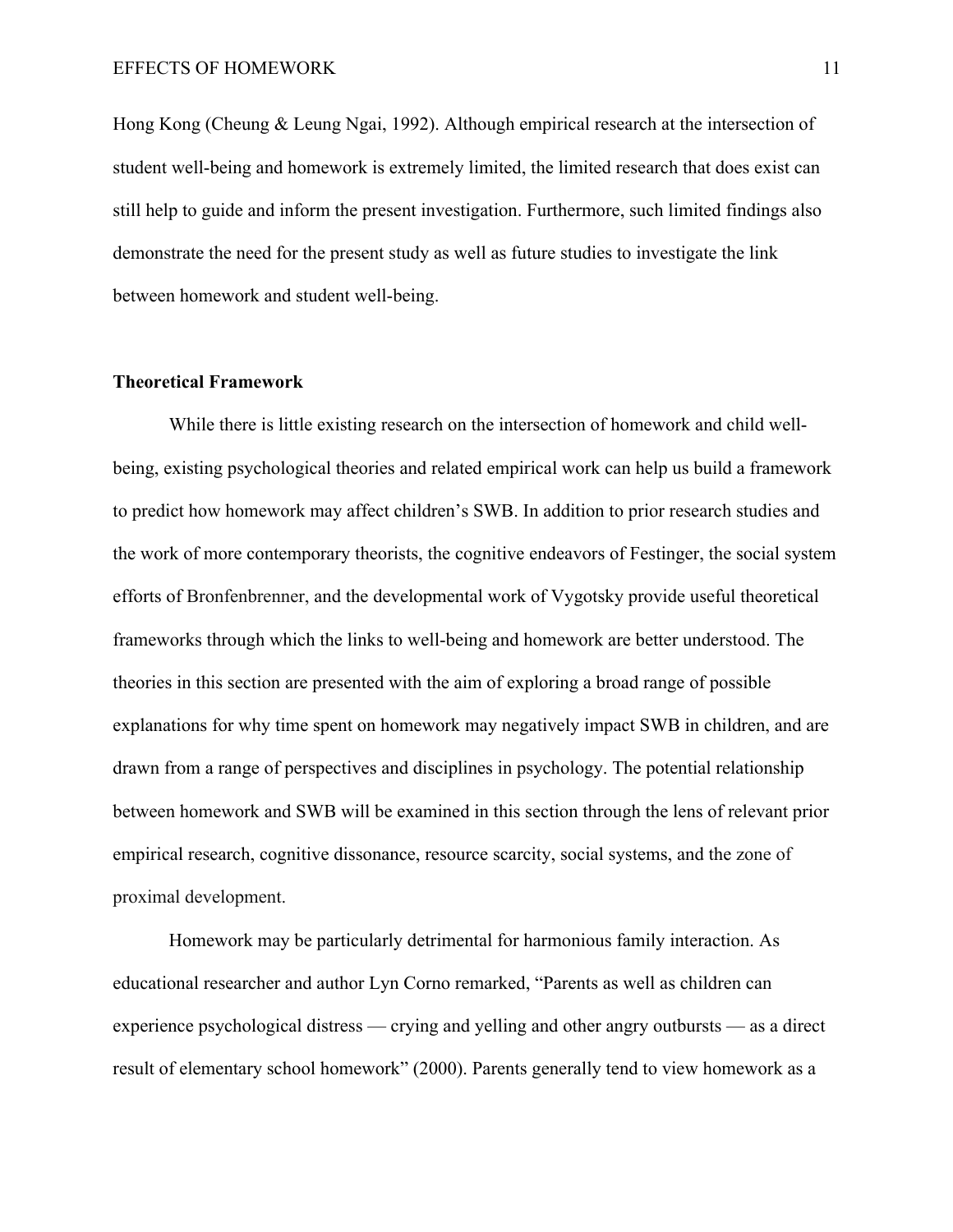necessary evil that will prepare children for future obligations and time management (Coutts, 2004). Though parents are able to reason about abstract potential benefits of homework and are able to think long-term, students often have trouble seeing the purpose of homework because of limited immediate relevance to their lives (Coutts, 2004). This fundamental disconnect can explain why elementary-school homework has been found to significantly impact family stress levels, such that households with higher rates of stress and tension were more likely to have parents and children arguing over homework, as well as children who dislike their homework (Pressman, Sugarman, Nemon, Desjarlais, Owens, & Schettini-Evans, 2015). We can look at the disconnect in the beliefs about the purpose of homework through the lens of Festinger's theory of cognitive dissonance (1962). Cognitive dissonance is an uncomfortable feeling that arises when there is a conflict between an individual's belief and their behavior. When a student believes that homework is not useful because they see no immediate benefits, yet continues to work on their homework, cognitive dissonance may occur, which could lead to lowered levels of SWB if the student experiences prolonged lengths of the strong inner confliction and turmoil produced. This cognitive dissonance may be exacerbated by the fact elementary-school students have been found to gain no significant academic performance benefits from completing homework (Cooper 1989a; Cooper, Robinson, & Patall, 2006). When a child believes their homework is not worthwhile, and then they additionally see no improvements on their grades or test scores, their cognitive dissonance may grow even further.

The effects of homework on SWB can also be examined through the concept of resource scarcity. Homework expert and researcher Harris Cooper theorizes generally that excessive homework at the elementary school level may harm student well-being because time after school is a limited and valuable resource for development. When homework denies access to other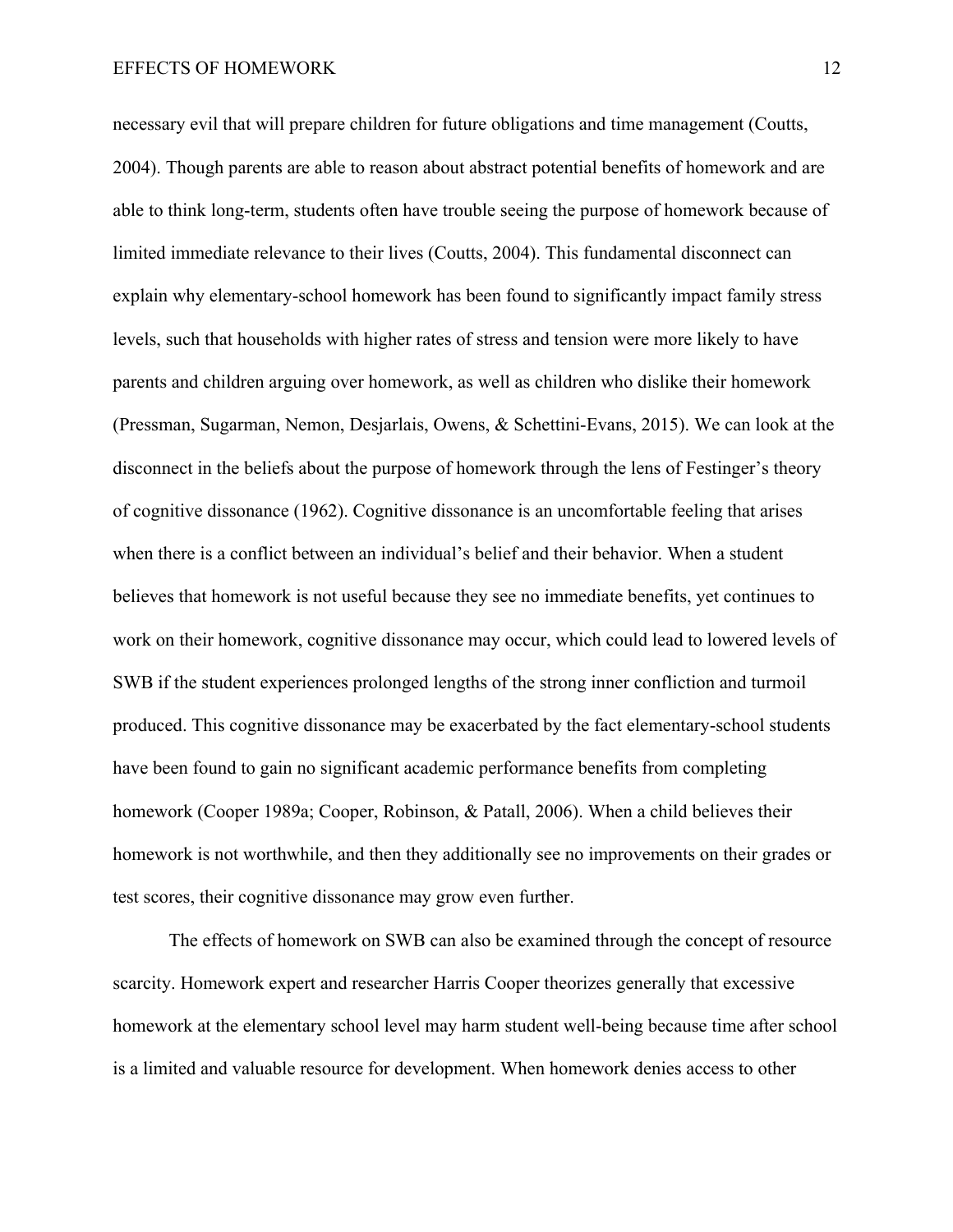positive leisure, daily living, and family and community activities, it may be limiting wellrounded and healthy child development (Cooper, 2003). Possible negative effects of utilizing excessive after school time on homework include satiation (loss of interest in academic material, physical and emotional fatigue, denial of access to leisure time and community activities), parental interference (pressure to complete assignments and perform well, conflicting instructional techniques), and cheating (copying from other students, help beyond tutoring). All of these negative effects have the potential to strongly influence a student's subjective wellbeing. Education researcher Denise Pope also conceptualizes time as a precious resource that children need to have allocated to three vital areas: playtime, downtime, and family time (Challenge Success, 2018). Pope and her research team at Challenge Success, a nonprofit organization dedicated to helping school communities implement research-based strategies to promote student well-being, have coined the term PDF for playtime, downtime, and family time. PDF is not just a nice "extra" for children to experience; children need to experience PDF daily in order to thrive. Research has shown that free play is linked to increases in cognitive skills, physical health, self-regulation, language abilities, social skills, and empathy (Challenge Success, 2018). Research also suggests that regular downtime throughout the day is essential to children's physical and emotional health, with sleep also being a necessary facet of downtime (Challenge Success, 2018). Finally, research illustrates that children who are a part of a family unit that spends time together are more likely to feel supported, safe, loved unconditionally, and have higher self-esteem as well as better academic outcomes (Challenge Success, 2018). When homework takes time away from PDF, children lose valuable unstructured time used to explore the very nature of their being and navigate their place in the world, recharge, and maintain a strong sense of connection and belonging.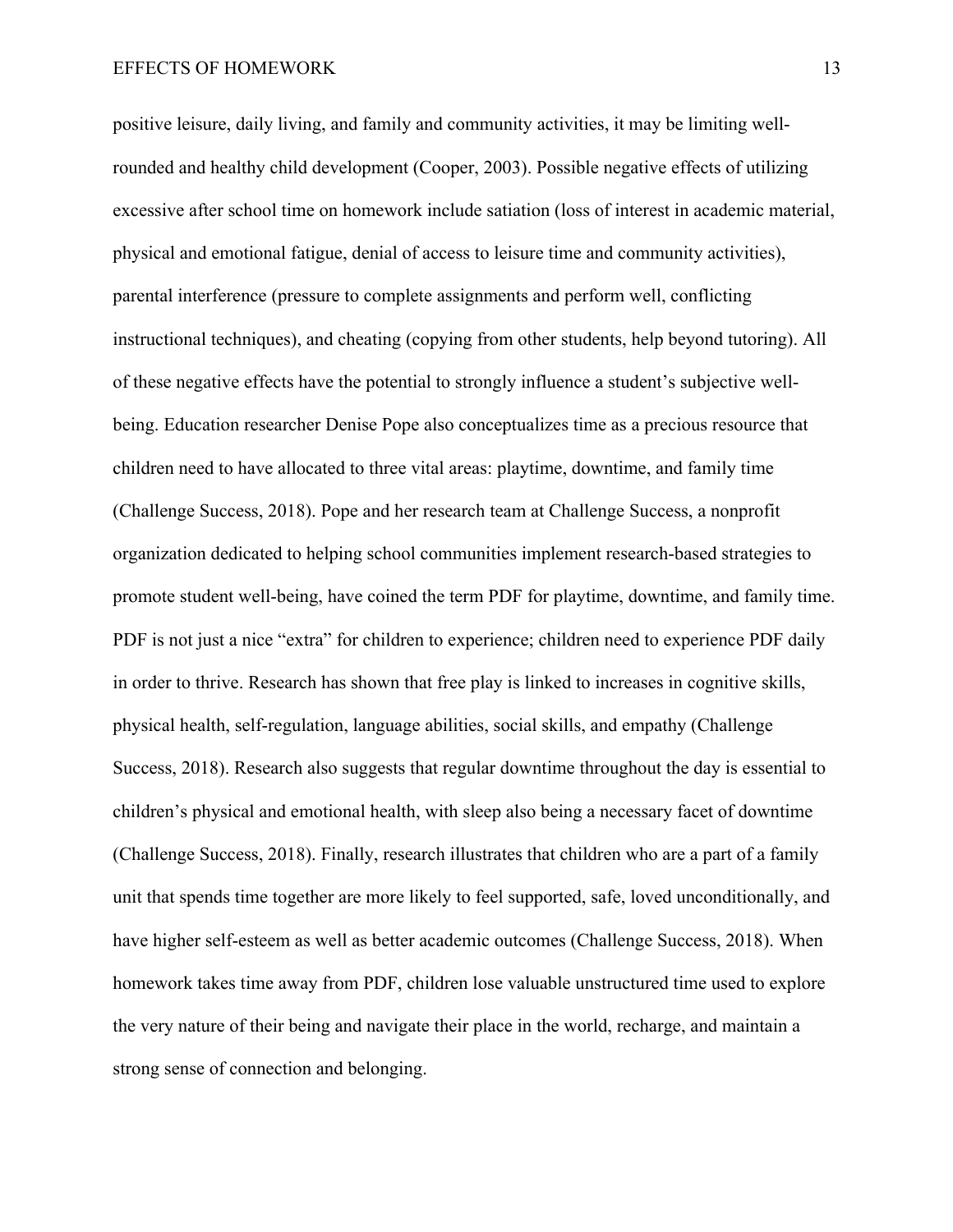Social systems can also play a critical role in child development and SWB.

Bronfenbrenner's bio-ecological model of human development (1998) conceptualizes child development as having four concentric circles of environmental influence: the microsystem (interpersonal interactions and immediate surroundings), the mesosystem (interactions between components of the microsystem), the exosystem (indirect effects of interpersonal relationships), and the macrosystem (cultural and societal beliefs). When homework is assigned to a student, it becomes a part of their microsystem, and the connection between school and home exerts influence through the exosystem on the microsystem, and permeates to affect family life, friendships, and after-school activities that also exist in the microsystem. The microsystem has the strongest direct influence on children, which means that if homework negatively disrupts the other components of the student's microsystem in the form of exosystem pressure (family stress from arguing, less frequent playdates with friends, etc.), their development and well-being may be hindered significantly.

Students from low SES households may also have a more difficult time with homework affecting their SWB. Educational researchers Etta Kralovec and John Buell have also found that when examined with life, family, and community context, homework often punishes students in poverty for being poor by reinforcing social inequities and skewed resource distribution (2001). While high SES households often provide access to technology and well-educated adults that can help with homework, low SES households often have adults that work at night and do not provide access to other technological or educational resources (Kralovec and Buell, 2001). If a child from a low SES household is already concerned about having their basic needs met, the pressure of having homework to complete may only further exacerbate their stress and mental health, especially if there are in-school consequences for failing to turn in homework. Harris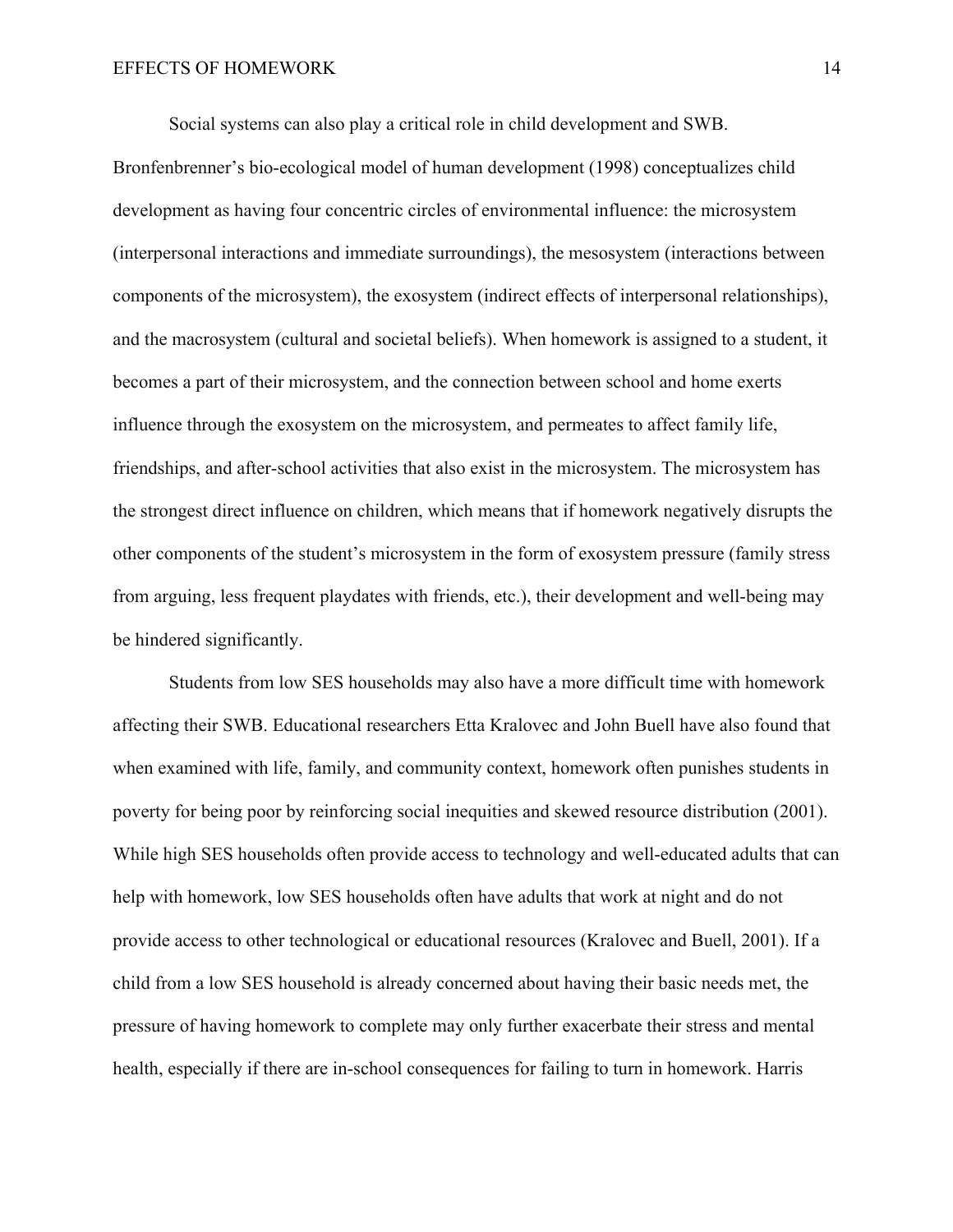#### EFFECTS OF HOMEWORK 15

Cooper's theoretical exploration of the potential negative effects of homework on children also cites low-income students as being particularly vulnerable to increased academic satiation, detrimental parental interference, and cheating (2003). Furthermore, research from the Netherlands has found that socioeconomic status (SES) significantly impacts the effects of homework in the elementary level on academic performance, with homework possibly amplifying existing inequalities due to differing levels of available resources both in and out of the home (Rønning, 2011). As explained by Kralovec and Buell, some students from low SES households may not have an environment in which to complete homework that is conducive to learning or studying, or may not have adults that can aid them in understanding assignments they need help with, which can further induce stress and frustration.

Finally, SWB may be negatively impacted by homework if the homework is developmentally inappropriate for a student's current level of cognitive development and corresponding attention span. Vygotsky's concept of the zone of proximal development (ZPD) can help us understand the potential pitfalls of overly-advanced homework on student SWB. The ZPD is the difference between what a learner can accomplish without help, and what a learner can achieve with help, and is considered the cognitive "sweet spot" in which instruction is most beneficial for a student; a learner can follow a more experienced individual's example, and gradually develop their ability to complete the task at hand on their own (Vygotsky, 1978). When a task is not too difficult nor too easy, but rather just challenging enough for the learner to develop new advances based on what has already been mastered, it falls within the ZPD. However, if a homework task is too advanced for a learner even with appropriate, scaffolded help, the task is therefore outside of their ZPD. When homework is too complex, it leads to frustration, stress, anxiety, and self-consciousness, and can eventually lead to learned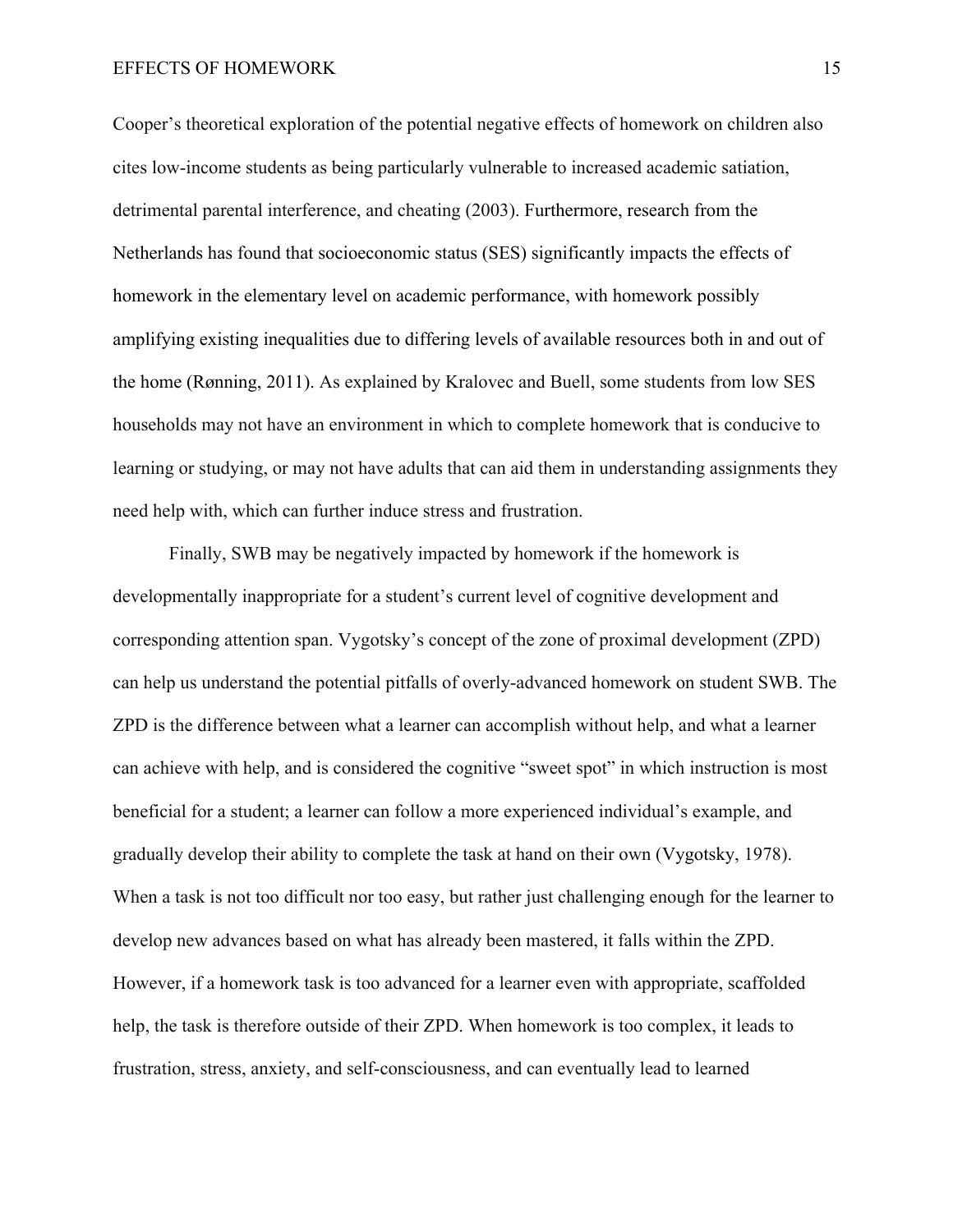helplessness, rumination about personal weakness, and cause suffering in close relationships (Corno, 2000). Children in classrooms that utilize developmentally inappropriate practice have also been found to exhibit significantly more stress behaviors than children in classrooms that utilize developmentally appropriate practice (Burts, Hart, Charlesworth, & Kirk, 1990). Strong, frequent negative emotions surrounding the completion of homework may lead to serious negative impacts on a child's SWB.

If a student has a learning disability, frustration, stress, anxiety, and self-consciousness may be even more likely to occur due to homework being too time-consuming or complex. Students with learning disabilities are more likely than neurotypical students to have problems completing homework due to characteristics of learning disabilities that are likely to interfere with doing homework: deficits in reading and math, poor communication and organizational skills, and difficulty with on-demand voluntary, selective, and sustained attention (Bryan, Burstein, & Bryan, 2001). Students with learning disabilities are also often given homework that requires them to finish incomplete classwork, but they may fail to complete such homework assignments for the same reasons they failed to complete the tasks at school (Polloway, Foley, & Epstein, 1992), inducing further frustration. Additionally, parents and teachers of students with learning disabilities have reported that it is often more difficult for them to accurately record assignments, as well as remembering to take homework materials to and from school (Bryan et al., 2001). Many parents have also described how their learning-disabled child may require multiple hours to complete an assignment that was intended to take only minutes for neurotypical students (Baumgartner, Bryan, Donahue, & Nelson, 1993). Even in controlled, age-matched settings, children with learning disabilities experienced nearly 2.5 times the level of difficulty with specific homework problems as neurotypical children (Polloway et al., 1992). The overall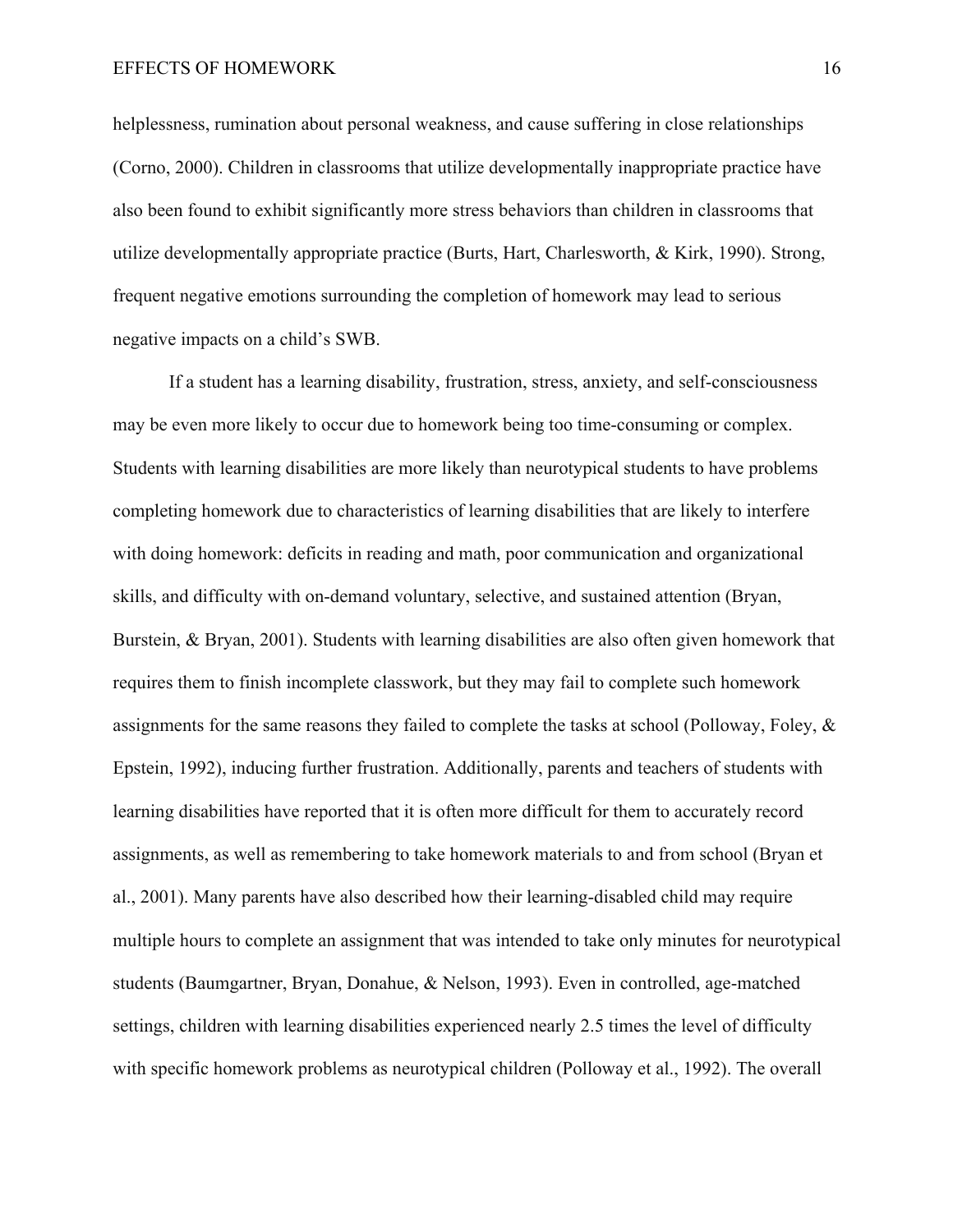difficulties that commonly exist for students with learning disabilities may overwhelm or frustrate a child even further, exacerbating the negative emotional issues that can already surround homework, negatively impacting SWB.

The purpose of this study is to investigate the impact of homework on American elementary-school students' subjective well-being. Given the presented literature, it is first hypothesized that time spent on homework by elementary-school students will be associated with lower levels of subjective well-being. When more time is spent on homework at the elementaryschool level, time for other crucial activities that promote healthy development is limited, interpersonal relationships integral to a child's well-being may be impacted, and children may become academically saturated or frustrated by long homework sessions. All of these outcomes have been shown to theoretically decrease SWB in a child. Second, it is hypothesized that SES will moderate the homework-SWB relationship. When a student lives in a low SES household, they often endure more stressful or developmentally insufficient conditions, such as a lack of basic daily-living needs and academic resources. Such regular physical and emotional strains have been shown to theoretically decrease SWB in a child, as they would exacerbate the negative issues that already exist for homework. Third, it is hypothesized that learning disability status will moderate the homework-SWB relationship. When a student has a learning disability, they often experience increased difficulty completing homework due to impacted cognitive skills essential to working through homework successfully. Such regular emotional strains have been shown to theoretically decrease SWB in a child, as they would exacerbate the negative issues that already exist for homework.

# **Study Overview**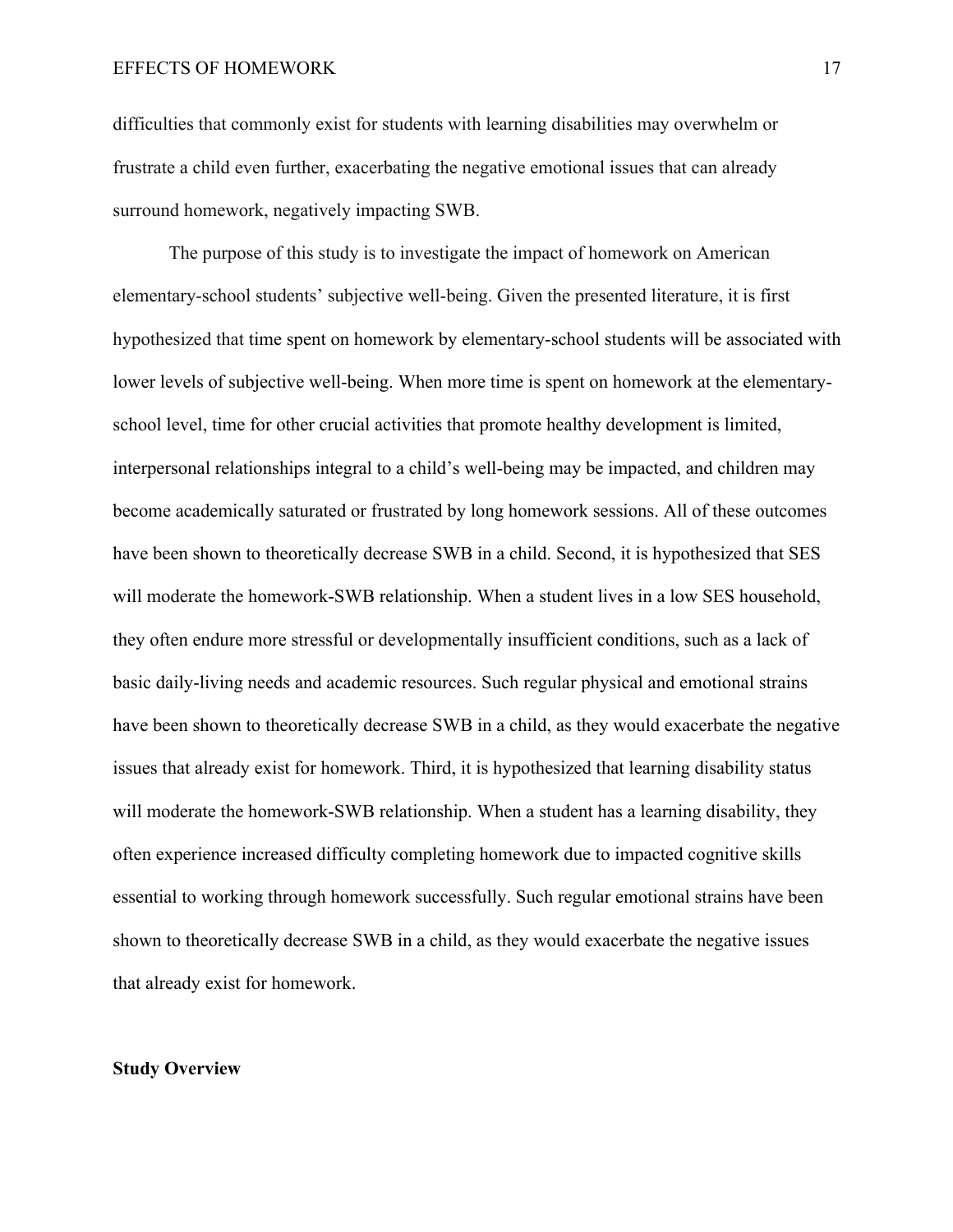For the current study, I will use a correlation design by collecting weekly data from parents of elementary school students on how much time they spend on homework, and administering SWB materials directly to the students through an interview format at multiple checkpoints throughout the students' school year. It is predicted that time spent on homework by elementary-school students will be associated with lower subjective well-being. Furthermore, it is predicted that the relationship between time spent on homework and subjective well-being will be moderated by SES status, as well as learning disability status, respectively.

#### **Proposed Method**

### **Participants**

 Based on a power analysis conducted in G\*Power, at least 196 participants will be needed for the present study. Participants will be Californian elementary-school students, enrolled in grades 1-5, and approximately 6 to 10 years old. Predicted racial makeup will be 52.1% Latino, 26.6% White, 10.8% Asian, 5.2% Black, 4.5% Multiracial, 0.4% Native American, and 0.3% Pacific Islander (CA Dept of Finance 2018), predicted gender makeup will be 51.2% male and 48.8% female (CA Dept of Finance 2018), and predicted SES makeup will consist of 18.1% of students living in poverty, with a median family income across participants of \$70,892 (US Census Bureau 2018). Participants will be recruited by advertising the study directly through channels at various California elementary schools. School officials such as superintendents, principals, and teachers will be contacted for permission to notify parents of the study through a school newsletter, school flyers, or school announcements. Participants will also be recruited by contacting the PTA for approval to make an announcement informing parents of the study at a local PTA meeting or through a local PTA email or newsletter. No compensation will be provided.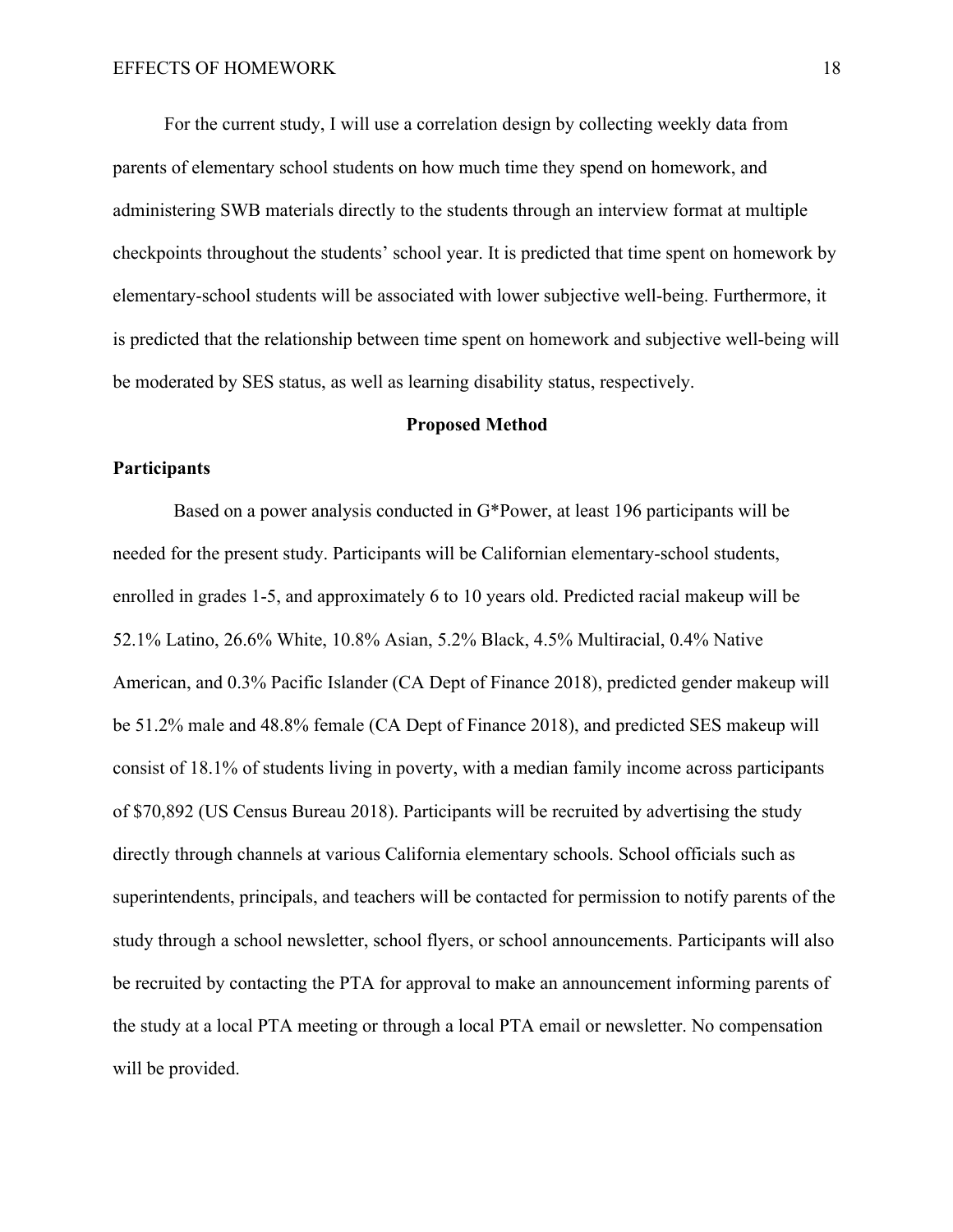## **Materials**

**Affect.** A shortened version of the Positive and Negative Affect Scale for Children (PANAS-C) will be used to assess positive affect (PA) and negative affect (NA). The scale has been adapted and shortened for use with children by Ebesutani, Regan, Smith, Reise, Higa-McMillan, and Chorpita (2012). The scale has 10 items, with five items measuring PA (joyful, cheerful, happy, lively, proud) and five items measuring NA (miserable, mad, afraid, scared, sad). The prompts ask children to indicate how much they have felt a given emotion during the past few weeks. The response scale is a five-point continuous scale ranging from 1 ("very slightly or not at all") to 5 ("extremely"). Scores are totaled for PA and NA respectively, with higher PA scores indicating high levels of positive affect, and higher NA scores indicating high levels of negative affect. Cronbach's alpha was found to be  $\alpha$  = .86 for PA, and  $\alpha$  = .82 for NA, suggesting adequate internal consistency (Ebesutani et al., 2012).

**Life Satisfaction.** An adapted version of the Brief Multidimensional Student Life Satisfaction Scale (BMSLSS) and the standard version of the Satisfaction with Life Scale for Children (SWLS-C) will be used to measure satisfaction with life. The adapted version of the BMSLSS was created for use with young students by D. Strózik, T. Strózik, and Szwarc (2015). The scale has five items each representing one of the five life satisfaction domains (family, school, friends, living environment and self). Children are asked how they feel in each domain, and respond on a five-point visual smiley face scale ranging from a very unhappy face (1) to a very happy face (5). High scores on the scale indicate higher life satisfaction than low scores. Cronbach's alpha for the adapted BMSLSS was found to lie between  $\alpha = .64$  and  $\alpha = .76$ , suggesting questionable but adequate internal consistency (Strózik et al., 2015). The SWLS-C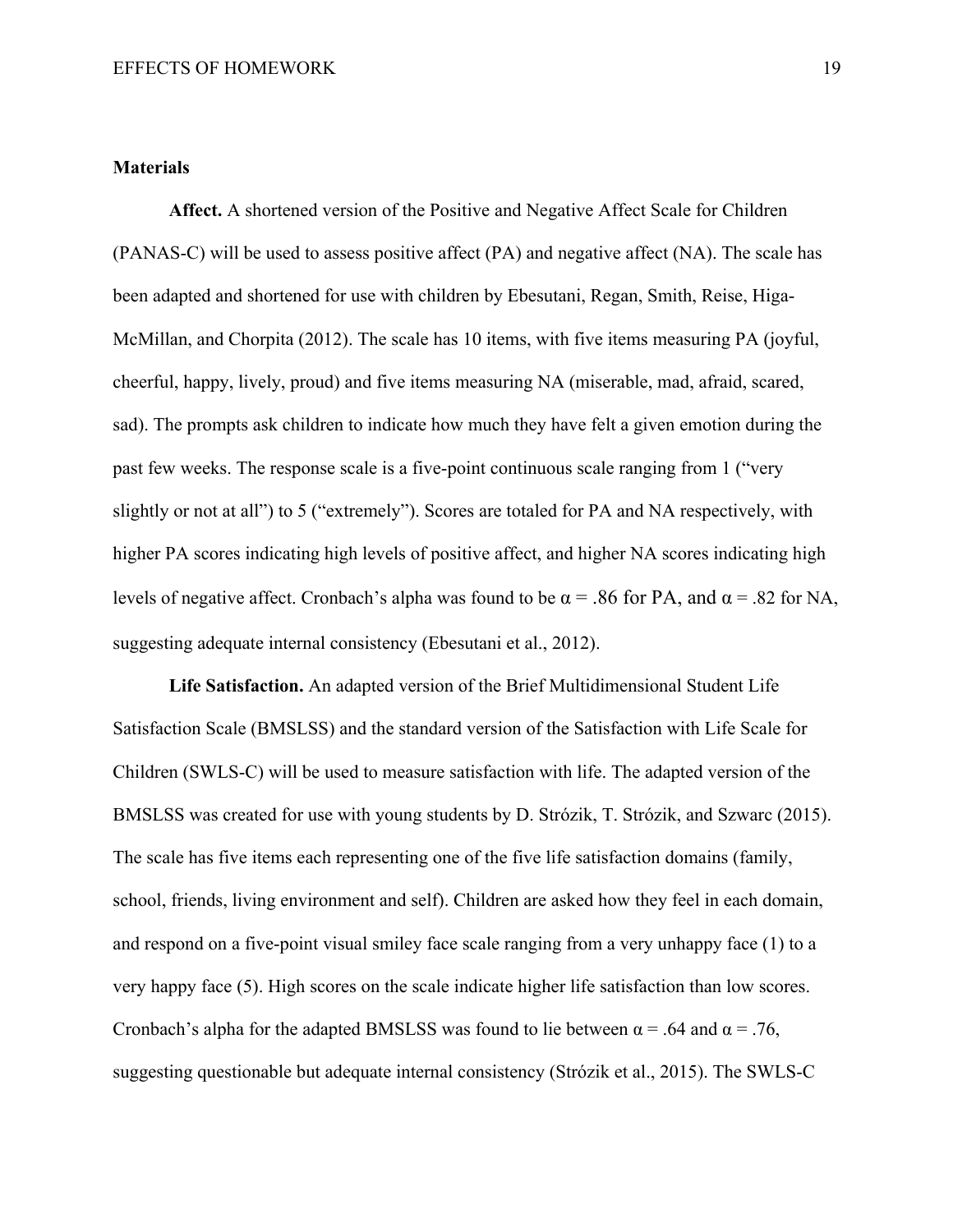has been adapted for use with children by Gadermann, Schonert-Reichl, and Zumbo (2010). The scale has five items regarding global assessments of the child's life, and participants respond to statements on a five-point continuous scale ranging from 1 ("disagree a lot") to 5 ("agree a lot"). High scores on the scale indicate higher life satisfaction than low scores. Cronbach's alpha for the SWLS-C was found to be  $\alpha = .86$ , suggesting adequate internal consistency (Gadermann et al., 2010).

# **Procedure**

 The study will be predominantly conducted in a laboratory setting, with some data supplemented through brief online surveys. Informed consent will be obtained from parents, and assent from children. Child participants will attend a total of three lab interview sessions to administer subjective well-being surveys for T1 (start of schoolyear), T2 (schoolyear midpoint), and T3 (end of schoolyear) data collection throughout the school year. In each data collection session, children will first complete the PANAS-C, then the BMSLSS, and then the SWLS-C. Parents will be asked to complete a weekly online survey throughout the schoolyear on the amount of time their child spends on homework each week. The parent survey will only have one question regarding how much time their child spent on homework that week. Child demographics will only be recorded through a parent survey at the first lab interview session. Parents and children would be given a mini debriefing after every lab interview session, and a formal, full-length debriefing at the end of the school year and T3 data collection interview session.

#### **Ethics**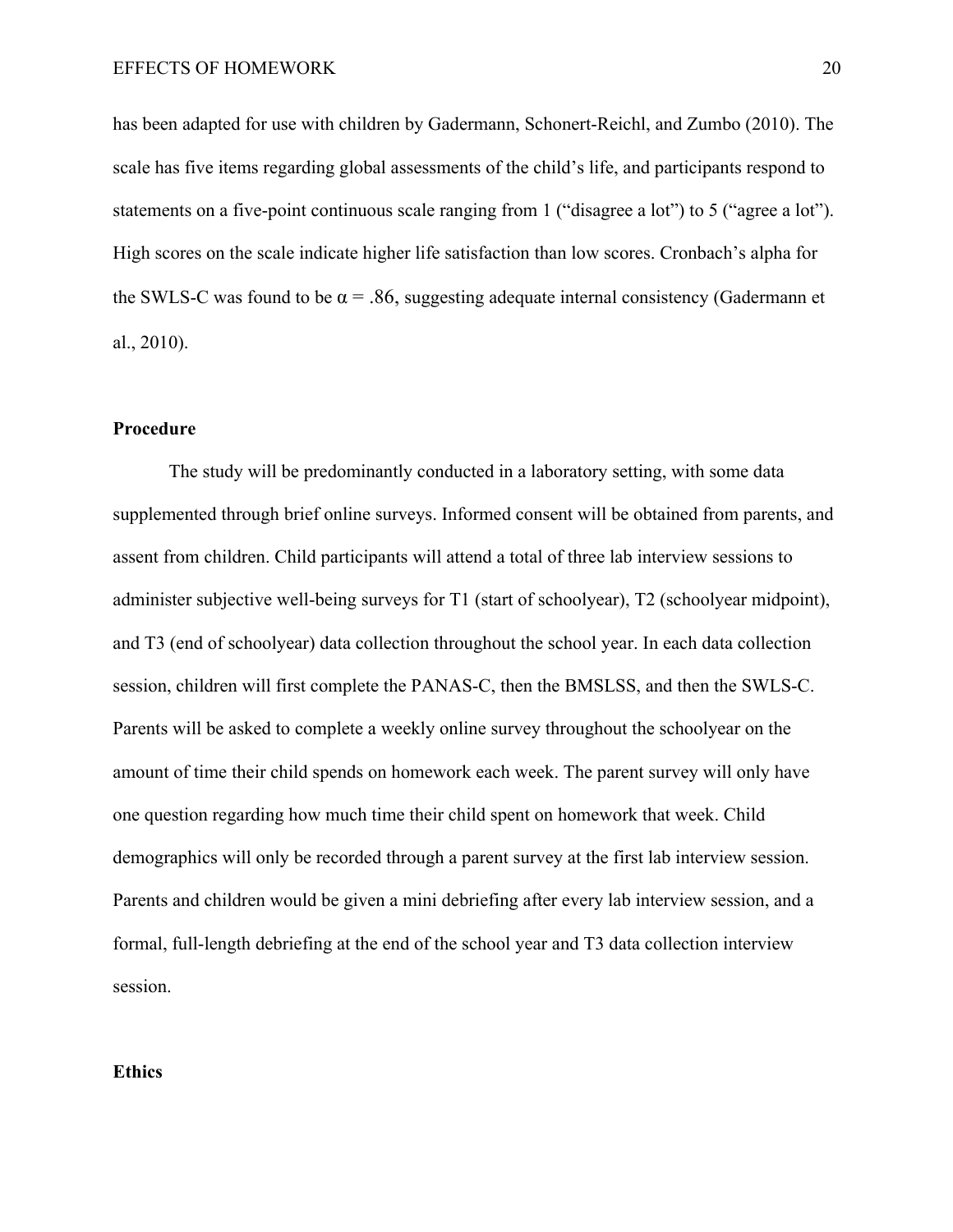The predominant ethical consideration for the proposed study will be the use of a vulnerable population: young children. It is necessary to study young children for the present study because the population of interest is elementary-school students, who usually range in age from 6 to 10. It would be impossible to understand the effects of homework on elementary school students' well-being without collecting data from participants of the proper age range, which is how school grade levels are determined. In order to protect the potentially vulnerable participants to the best extent possible, informed consent from parents will be required, as well as verbal assent from the children themselves. Participation in the study will not involve deception, will be completely voluntary, and will in no way affect a student's treatment or standing in school.

While the present study provides no obvious benefits to the child participants nor their parents, the research may aid society at large through an understanding of the relationships between homework and student well-being. Increasing society's knowledge of what influences children's well-being may help to improve the well-being by shifting educational practices that affect well-being for elementary-school students in the future. Furthermore, the risk level to participants is minimal. Participants will not experience a higher probability or magnitude of harm than what is ordinarily encountered in the performance of routine psychological examinations and they will not be disclosing sensitive information. Due to the nature of the repeated interview process, data will be protected at the confidential level. In order to ensure data will remain confidential, data will be protected from disclosure outside of the research setting, digital data will be encrypted and physical data will be locked, and only the researcher will have access to the passwords and keys for the data. In summary, the proposed study represents ethical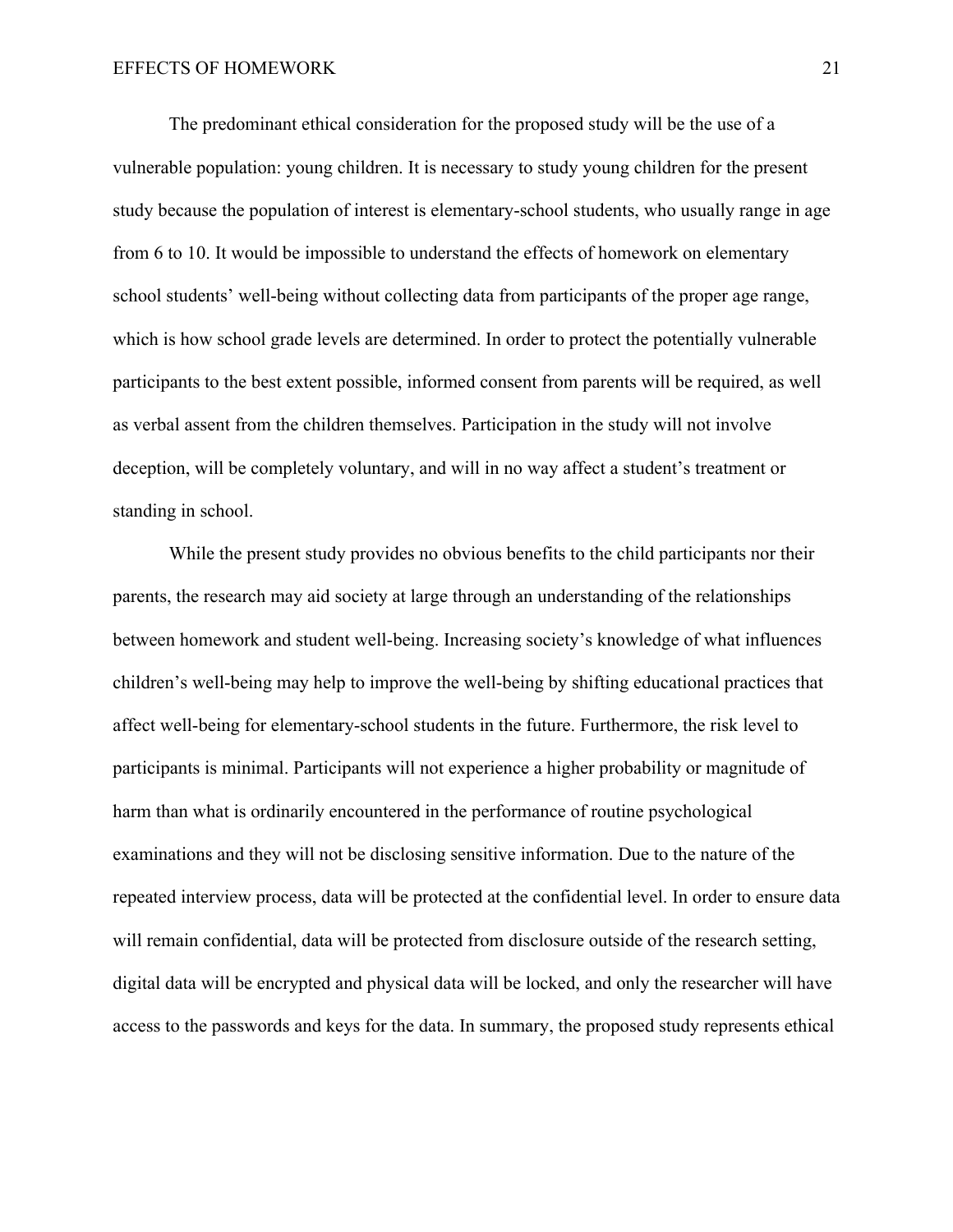research in psychology, and the potential benefits of increasing society's knowledge of its educational practices outweigh the potential risks to participants.

#### **Predicted Results**

Once the data has been appropriately cleaned and coded, the data for weekly time spent on homework will be averaged into a single average weekly homework time value for each child. SWB data will also be averaged for each child across the three data collection periods, so each child has a single average score for each of the three SWB scales. Homework time data for each child will be averaged in order to conduct analyses that look for relationships based on the workload that a child would generally experience, providing a more accurate insight into a child's functioning throughout the entire schoolyear. Similarly, SWB data for each child will be averaged for each scale in order to conduct analyses that look for relationships that are not significantly affected by abnormal temporal or environmental factors at school on a given day. Once these average scores have been calculated, an outlier analysis will also be conducted to determine if any participant data should be excluded for proper statistical analysis.

A simple linear regression will be conducted to establish if there is a relationship between time spent on homework and student SWB. Because SWB is a construct operationalized in the present study through three dependent variables (affect, student life satisfaction, and general life satisfaction), three separate linear regressions will be run to test for an effect on each dependent variable. For this first linear regression model, my predictor variable will be time spent on homework (continuous), and my dependent variables will be SWB (each of the three variables is continuous). An additional linear regression with an interaction term will be conducted to investigate if SES moderates the relationship between time spent on homework and student SWB. For this second linear regression model, my predictor variables will be time spent on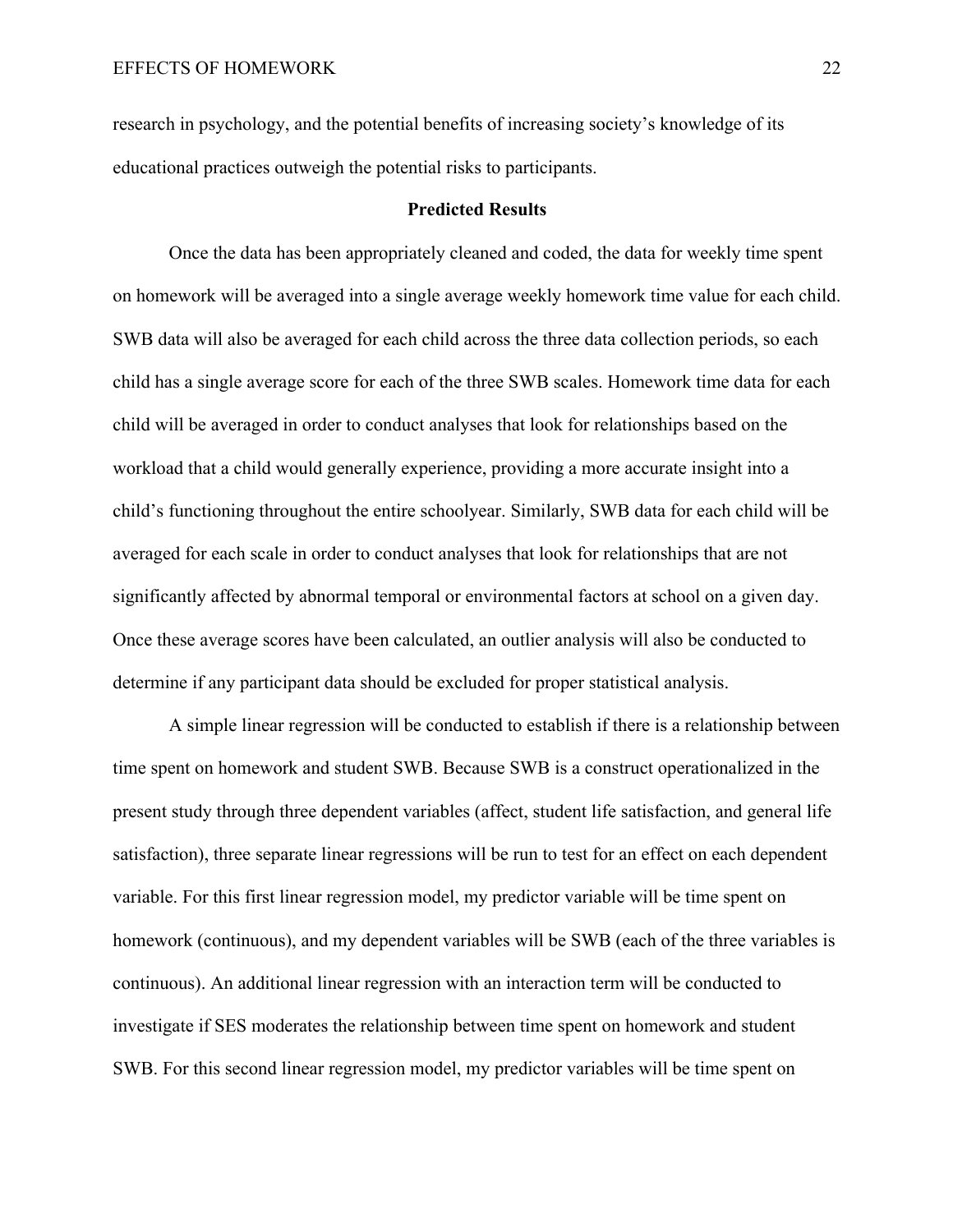homework (continuous), SES (continuous), and the interaction product from time spent on homework and SES. My dependent variables will be SWB. Just as in the first model, three separate linear regressions will be run to test for an effect on each dependent variable. If a significant interaction effect is found, it would be probed to investigate the exact nature of the interaction. A final linear regression with an interaction term will be conducted to investigate if learning disability status moderates the relationship between time spent on homework and student SWB. For this second linear regression model, my predictor variables will be time spent on homework (continuous), learning disability status (dichotomous), and the interaction product from time spent on homework and learning disability status. My dependent variables will be SWB. Just as in the first and second model, three separate linear regressions will be run to test for an effect on each dependent variable. If a significant interaction effect is found, it would be probed to investigate the exact nature of the interaction.

It is first hypothesized that time spent on homework by elementary-school students will be associated with lower levels of subjective well-being. Consistent with the hypothesis, it would be expected that students who spend more time per week on homework will show more negative affect, less positive affect, and less life satisfaction both globally and in school than their peers who spend less time on homework. This result is expected because time spent on homework may limit time that is allocated to other developmentally and emotionally necessary activities, may negatively impact a child's relationships, or may simply be frustrating in and of itself for being too time consuming or scaffolded incorrectly, thereby decreasing SWB. Second, it is hypothesized that SES will moderate the homework-SWB relationship. Consistent with the hypothesis, it would be expected that there would be an interaction effect such that less well-off students would show more negative affect, less positive affect, and less life satisfaction both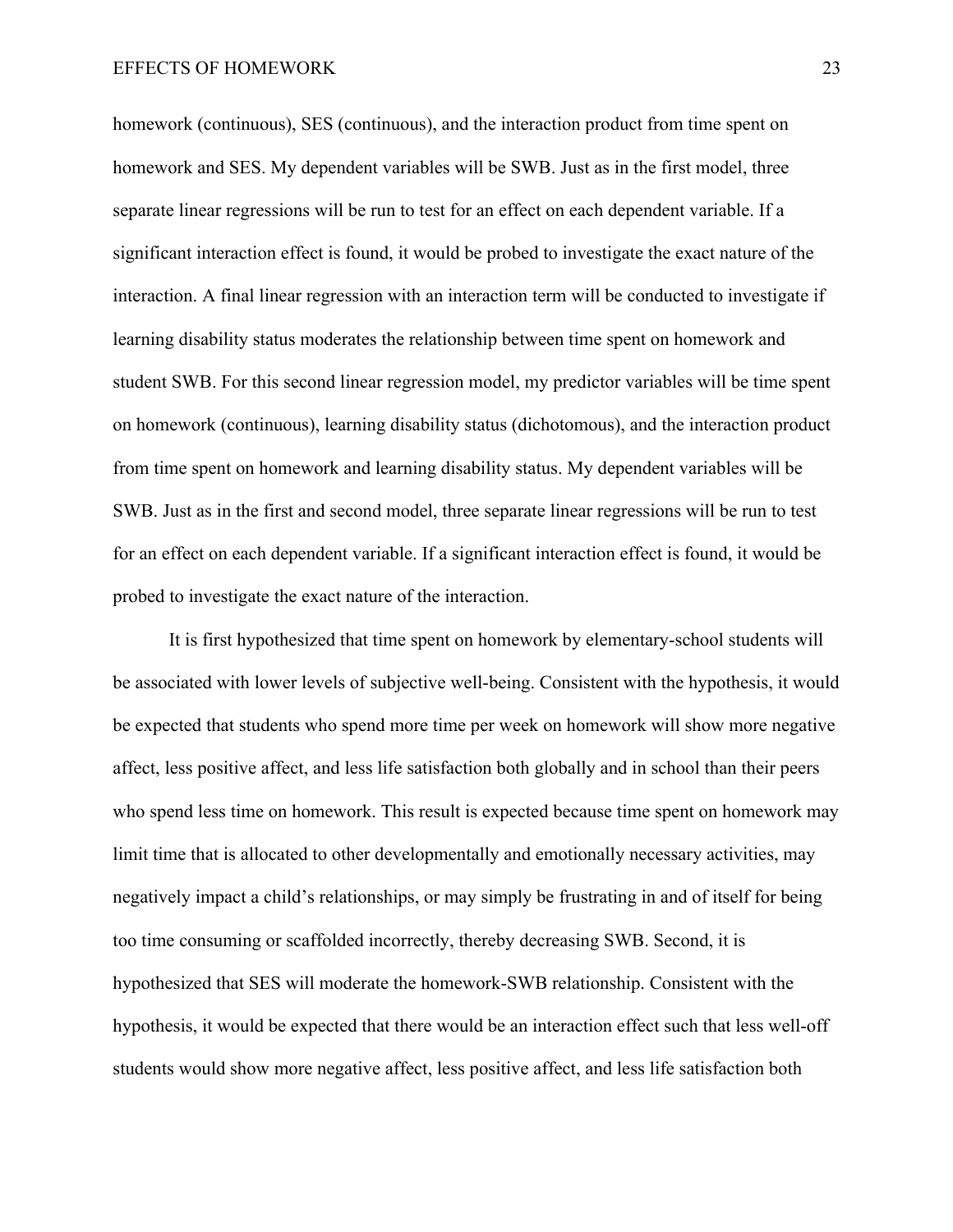#### EFFECTS OF HOMEWORK 24

globally and in school than their wealthier peers who spend the same amount of time on homework. This result is expected because low SES students' stressful or inadequate conditions, such as a lack of basic needs and academic resources, may exacerbate the negative emotional issues that can already surround homework, further decreasing SWB. Third, it is hypothesized that learning disability status will moderate the homework-SWB relationship. Consistent with the hypothesis, it would be expected that there would be an interaction effect such that students with a learning disability would show more negative affect, less positive affect, and less life satisfaction both globally and in school than their neurotypical peers who spend the same amount of time on homework. This result is expected because the difficulties that students with learning disabilities often experience may exacerbate the negative emotional issues that can already surround homework, further decreasing SWB.

### **Discussion**

The purpose of this study is to investigate how homework affects American elementaryschool students' subjective well-being, which is an incredibly under-researched area at the intersection of positive and educational psychology. Homework has historically been an integral aspect of the American school system as well as educational reform movements, due to how impactful time spent on homework can be in a child's daily life. However, the majority of research conducted about homework has only investigated the claims regarding its academic effects and has largely ignored exploring its non-academic effects. This study aims to bridge this research gap, building on the theoretical and empirical work that already exists on homework, child well-being, and the elementary-school system in America.

# **Limitations**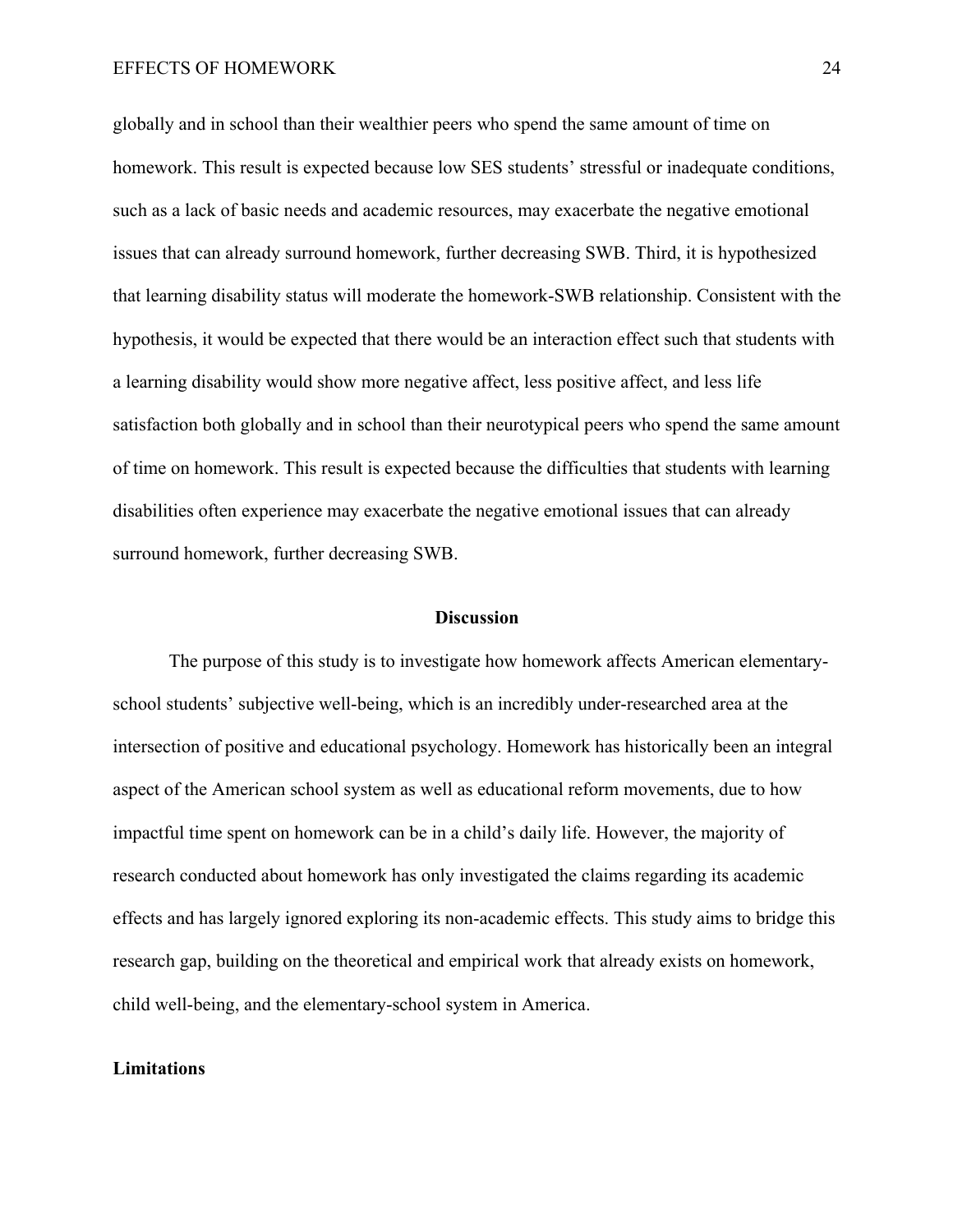It should be noted that there are several aspects of the proposed methodology for this study that could limit the validity of the predicted findings. First, causality cannot be derived given the study design not meeting conditions for a true experiment due to the reality that random assignment in a case such as this is likely impossible and also unethical. Second, selfreport measures modified for use with children will be utilized to collect all dependent variable data. While the selected measures have been validated on samples of young children in previous studies, prior research (Gaderman, 2011) has suggested that using any self-report measures with young children may provide unreliable data. There is extra concern about using self-report measures for children under age 8, due to underdeveloped cognitive capacities for comprehending subjective concepts as well as accurately self-evaluating. Third, prior levels of homework exposure are not controlled for in this study. Prior exposure will be left uncontrolled for due to how unreliable data would likely be from having parents estimate average time spent on homework per week over an entire year for which they were not explicitly asked to monitor homework time. Because of this, students will vary on prior experience completing and managing homework, which may influence the level of emotional and cognitive coping skills they have that could help alleviate the predicted negative subjective well-being effects of time spent on homework. Fourth, while this study aims to investigate the population of American elementary-school students, the actual proposed sample would be limited to Californian elementary-school students, due to the logistic difficulty of interviewing children across the entire US. While Californian elementary-schools still fall under the American school system, they are not representative of variation present across the US school system. There may be significant regional differences in student makeup, culture, and school functioning between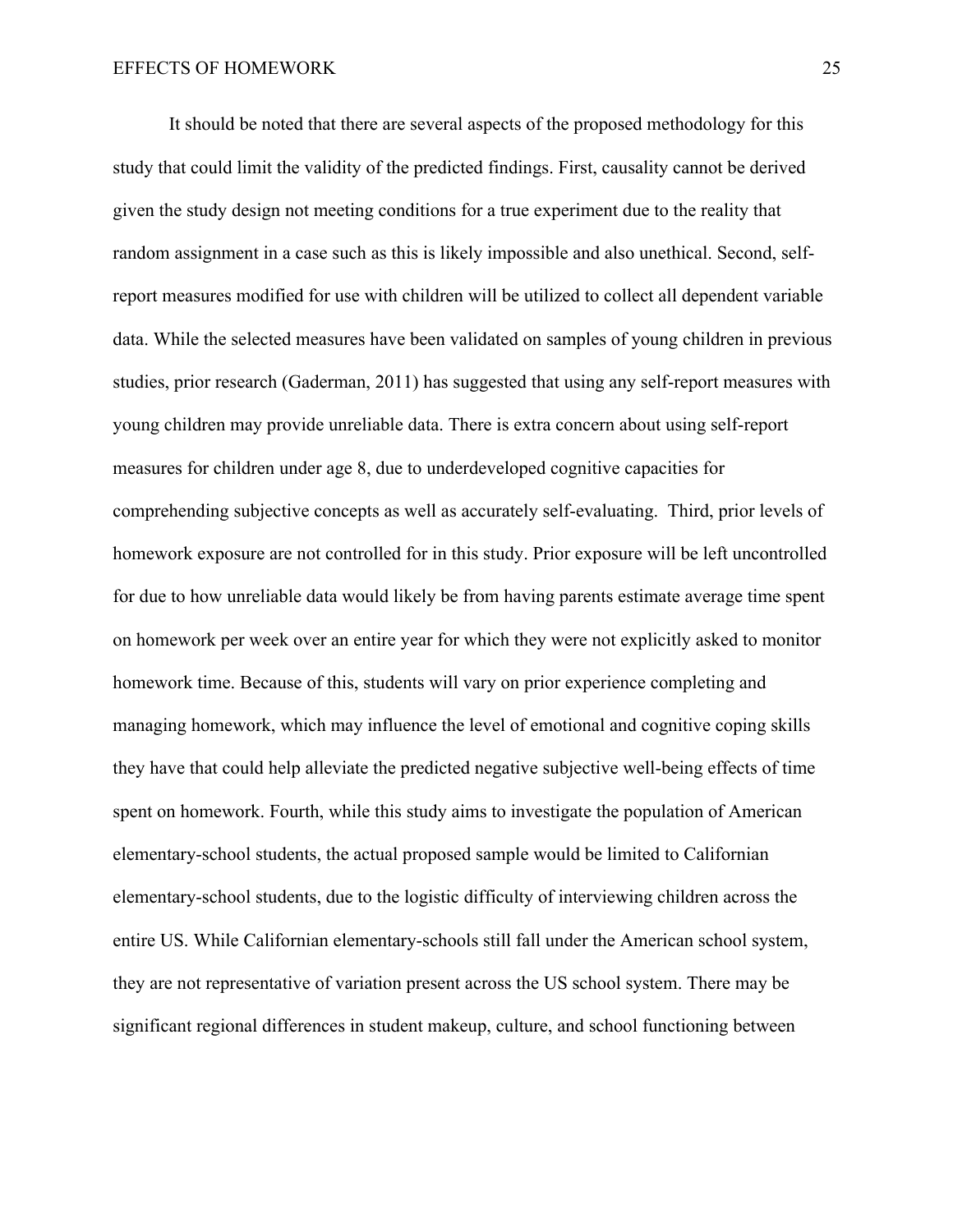school districts across the entirety of the US, which renders the predicted results less generalizable than desired. Future studies in this area should take these limitations into account.

# **Future Directions**

Since the study of the effects of homework on non-academic outcomes is still a relatively unexplored area, future research may go in a variety of directions. However, it would be interesting to investigate whether the specific type of homework assigned also moderates the predicted homework-SWB relationship. Homework is assigned for a variety of reasons, and the form of a homework assignment may impact how well it is received by students, and therefore the extent of its potential to impact SWB. For example, group-based homework, rote memorization homework, project-based learning homework, and personally scaffolded homework are all significantly different forms of homework that may have significantly different impacts on SWB. It would be important to study this potential moderation effect, because it could help to illuminate types of homework that pose more or less risk to student well-being, which may in turn help teachers improve student well-being while still abiding by school policies and parent expectations for homework. It would also be pertinent to develop and validate more comprehensive measures for assessing SWB in very young children. Such measures could be aimed for use in academic research, or developed for schools to use independently as a form of self-assessment to reform their policies and practices. Not only would this help make all types of child SWB research more prevalent, but it could help make assessing and improving child SWB more accessible to school officials and teachers without having to wait years for research to be published in order to inform best practice for their school.

# **Conclusion**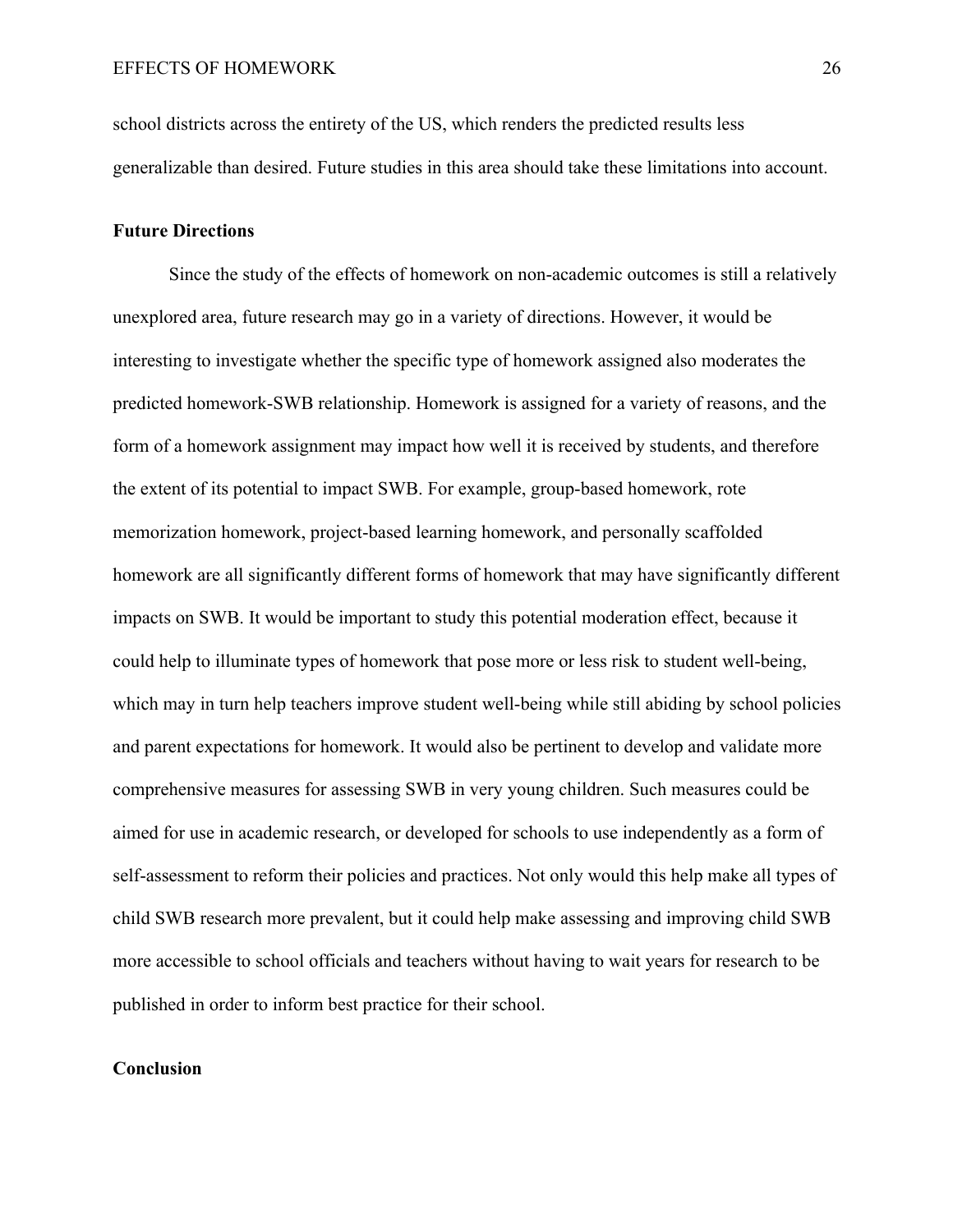This proposed study may play a key role in establishing an empirical relationship between homework and subjective well-being, particularly for American elementary-school children. The implications of this study's predicted results are important in understanding a more comprehensive view of the effects of homework. Understanding how to improve young children's subjective well-being is equally as important as understanding how to improve their academic achievement. This study's predicted findings may raise discussions regarding balancing the multifaceted needs of developing young children in education, and whether the predicted detriments of homework are worth enduring for the supposed benefits. Such discussions and knowledge may in turn help policymakers, school officials, and teachers make more informed decisions regarding the assignment and appropriateness of homework at the elementary-school level.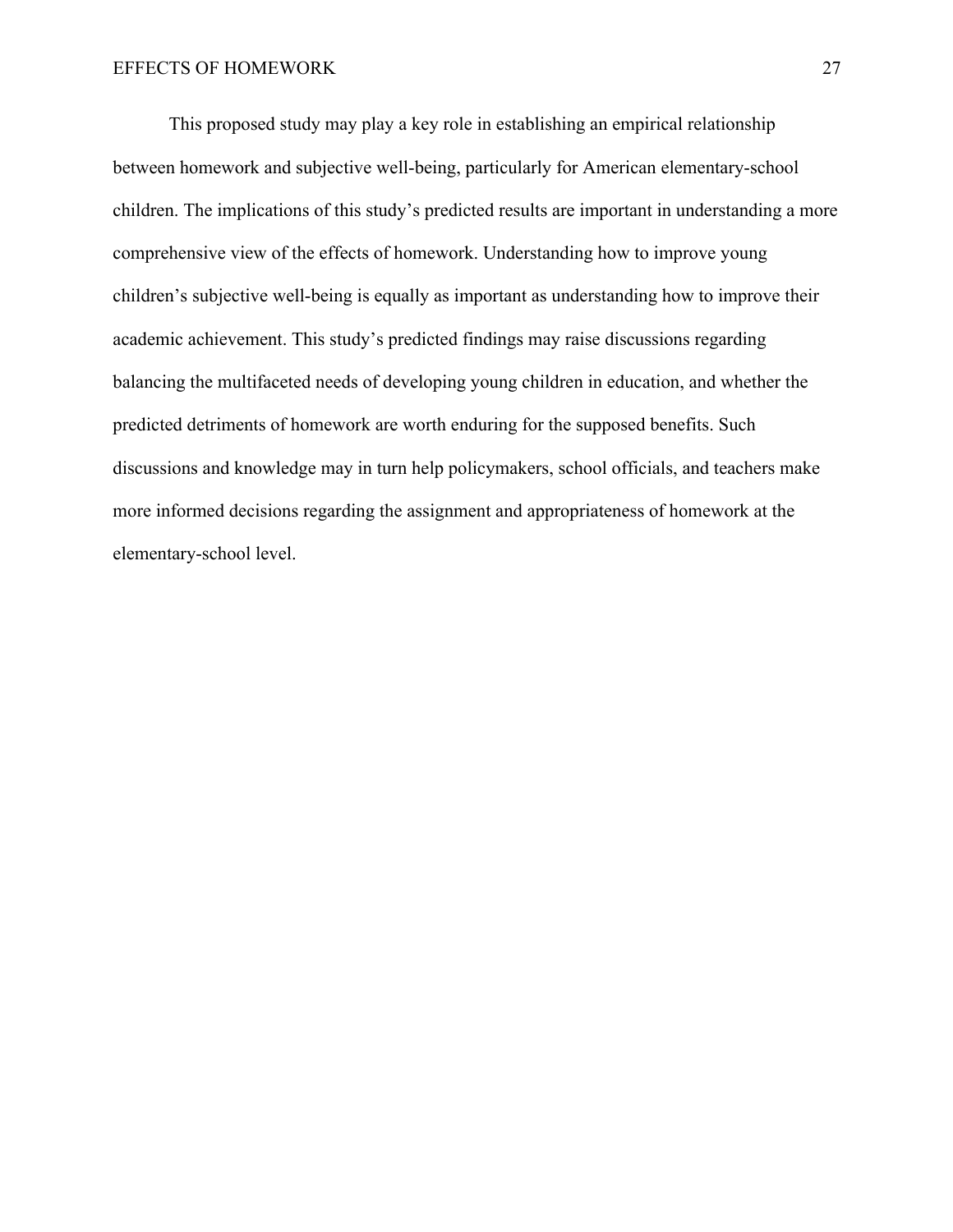#### References

- Baumgartner, D., Bryan, T., Donahue, M., & Nelson, C. (1993). Thanks for asking: Parent comments about homework, tests, and grades. *Exceptionality, 4*, 177–183.
- Ben-Arieh, A. (2007). The Child indicators movement: past, present, and future. *Child Indicators Research, 1*, 3-16. Doi: 10.1007/s12187-007-9003-1
- Ben-Arieh, A., & Goerge, R. (2001). Beyond the numbers: How do we monitor the state of our children? *Children and Youth Services Review, 23(8),* 603-631. doi: 10.1016/S0190- 7409(01)00150-5
- Boekaerts, M. (1993). Being concerned with well-being and with learning. *Educational Psychologist, 28(2),* 149-167. doi: 10.1207/s15326985ep2802\_4
- Bronfenbrenner, U., & Morris, P. A. (1998). The ecology of developmental processes. In W. Damon & R. M. Lerner (Eds.), *Handbook of child psychology: Theoretical models of human development*. Hoboken, NJ, US: John Wiley & Sons Inc.
- Bryan, T., Burstein, K., & Bryan, J. (2001). Students with learning disabilities: Homework problems and promising practices. *Educational Psychologist, 36(3),* 167-180. doi: 10.1207/S15326985EP3603\_3
- Burts, D., Hart, C., Charlesworth, R., & Kirk, L. (1990). A comparison of frequencies of stress behaviors observed in kindergarten children in classrooms with developmentally appropriate versus developmentally inappropriate instructional practices. *Early Childhood Research Quarterly*, 5(3), 407-423. doi: 10.1016/0885-2006(90)90030-5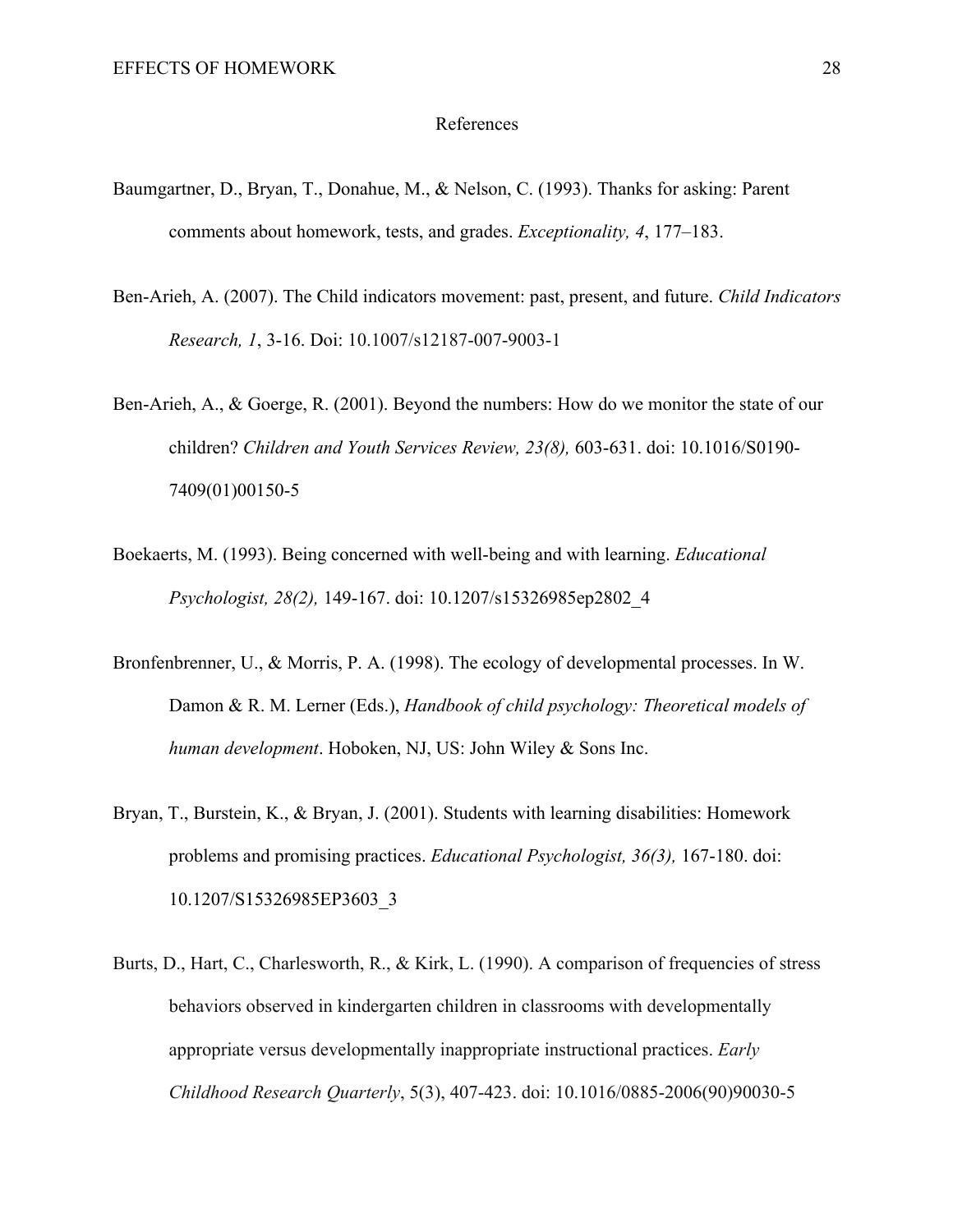- California Dept. of Finance, (2018). *Race/Ethnic Population with Age and Sex Detail, 1990- 1999, 2000-2010, 2010-2060.* Retrieved from http://www.dof.ca.gov/Forecasting/Demographics/
- Challenge Success. (2018, October). *Playtime, downtime, and family time: PDF for elementaryaged kids.* (Issue Brief).

Cooper, H. (1989). *Homework.* White Plains, N.Y.: Longman.

Cooper, H. (1989a). Synthesis of research on homework. *Educational Leadership, 47(3),* 85-91.

Cooper, H. (2003). Homework for all – in moderation. *Educational Leadership, 58(7),* 34-38.

- Cooper, H., Robsinson, J., & Patall, E. (2006). Does homework improve academic achievement? A Synthesis of research, 1987–2003. *Review of Education Research, 76(1),* 1-62. doi: 10.3102/00346543076001001
- Cooper, H., & Valentine, J. (2001). Using research to answer practical questions about homework. *Educational Psychologist, 36(3),* 143-153. doi: 10.1207/S15326985EP3603\_1
- Corno, L. (1996). Homework is a complicated thing. *Educational Researcher, 25(8),* 27-30. doi: 10.3102/0013189X025008027
- Corno, L. (2000). Looking at homework differently. *The Elementary School Journal, 100(5),* 529-548. doi: 10.1086/499654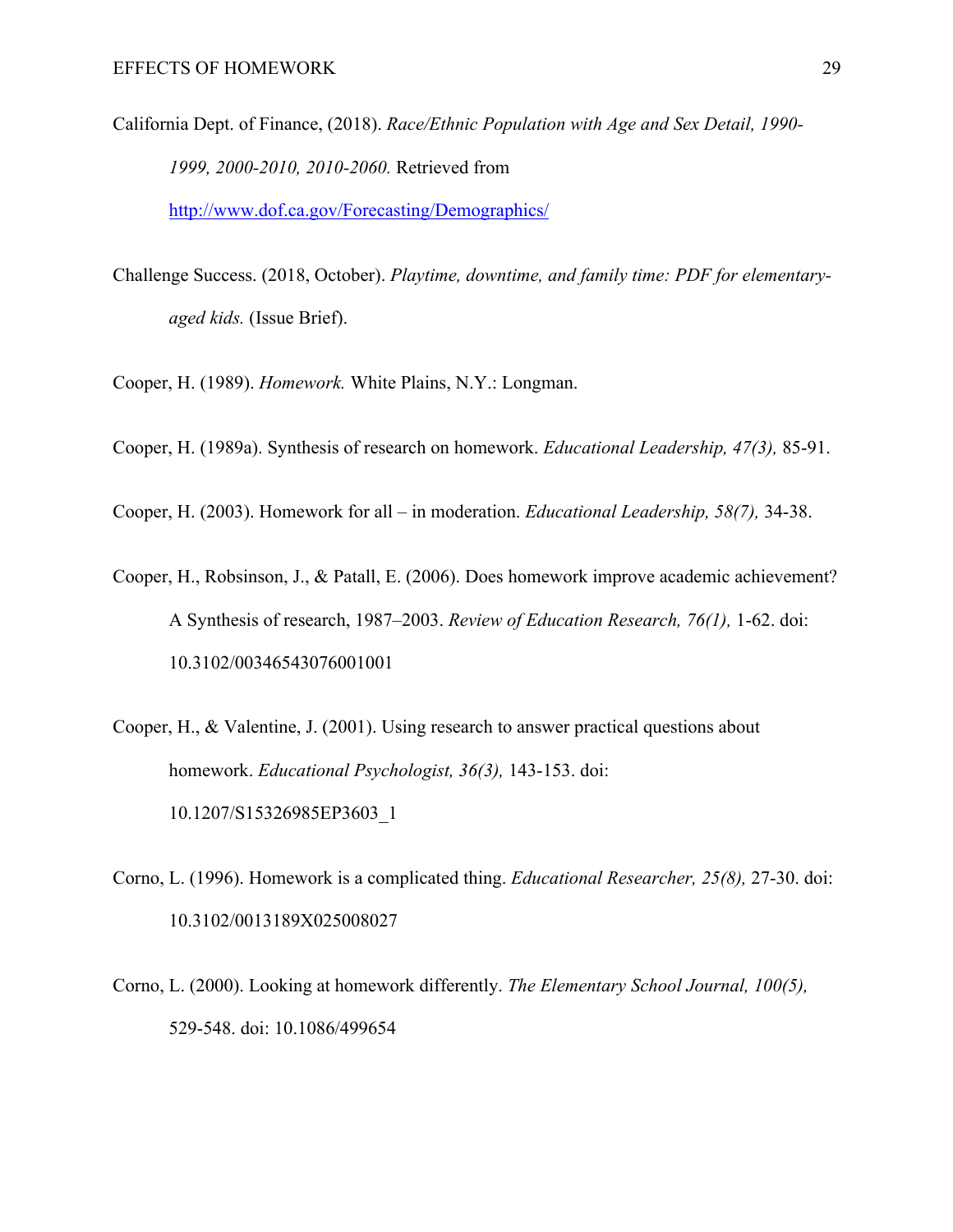- Coutts, P. (2004). Meanings of homework and implications for practice. *Theory Into Practice, 43(3),* 182-188. doi: 10.1207/s15430421tip4303\_3
- Diener, E. (1984). Subjective well-being. *Psychological Bulletin, 95(3),* 542-575. doi: 10.1037/0033-2909.95.3.542
- Diener, E., Lucas, R., & Oishi, S. (2018). Advances and open question in the science of subjective well-being. *Collabra: Psychology, 4(1)*. 15. doi: 10.1525/collabra.115
- Diener, E., Suh, E., Lucas, R., & Smith, H. (1999). Subjective well-being: Three decades of progress. *Psychological Bulletin, 125(2),* 542-575. doi: 10.1037/0033-2909.125.2.276
- Epstein, J. (1988). Homework practices, achievement, and behaviors of elementary school students. Report 26. Baltimore, MD: Johns Hopkins University, Center on Families, Communities, Schools, and Children's Learning.
- Epstein, J. (2001). School, family, and community partnerships: Preparing educators and improving schools. Boulder, CO: Westview.
- Epstein, J., & Van Voorhis, F. (2010). More than minutes: Teachers' roles in designing homework. *Educational Psychologist, 36(3),* 181-193. doi: 10.1207/ S15326985EP3603\_4
- Ebesutani, C., Regan, J., Smith, A., Reise, S., Higa-McMillan, C., & Chorpita, B. (2012). The 10-Item Positive and Negative Affect Schedule for Children, Child and Parent Shortened Versions: Application of Item Response Theory for More Efficient Assessment. *Journal of Psychopathology and Behavioral Assessment, 34(2)*. doi: 10.1007/s10862-011-9273-2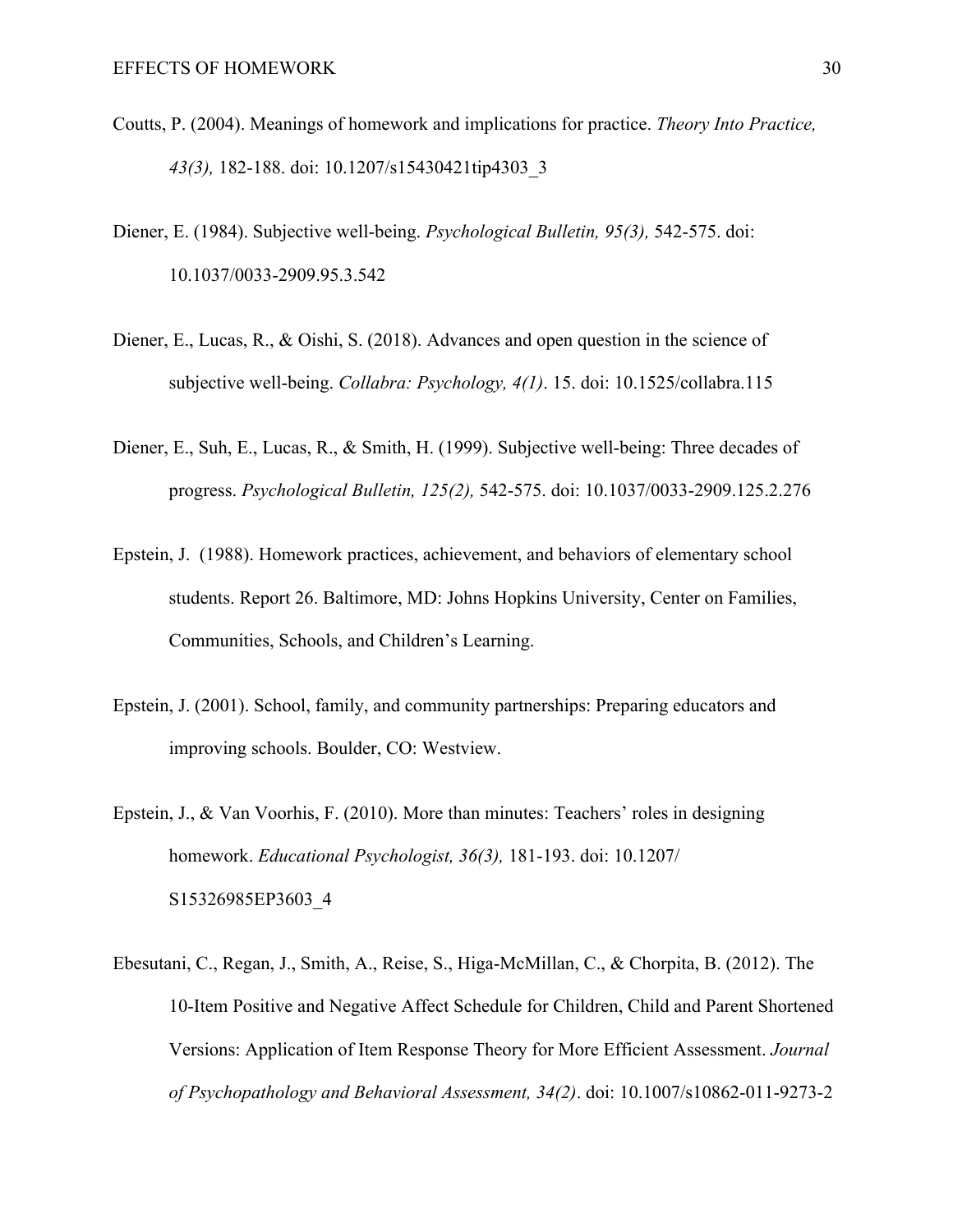Festinger, L. (1962). *A theory of cognitive dissonance* (Vol. 2). Stanford university press.

- Gaderman, A., Guhn, M., & Zumbo, B. (2011). Investigating the substantive aspect of construct validity for the satisfaction with life scale adapted for children: A focus on cognitive processes. *Social Indicators Research*, *100*, 37-60. doi: 10.1007/s11205-010-9603-x
- Gill, B., & Schlossman, S. (1996). "A sin against childhood": Progressive education and the crusade to abolish homework, 1897-1941. *American Journal of Education, 105(1)*, 27-66.
- Gill, B., & Schlossman, S. (2004). Villain or savior? The American discourse on homework, 1850-2003. *Theory Into Practice, 43(3),* 174-181. doi: doi.org/10.1207/s15430421tip4303\_2
- Holte et. al (2014). Psychology of child well-being. In: Ben-Arieh, A., Casas, F., Frønes, I., Korbin, J. (eds.) *Handbook of child well-being*. Springer, Dordrecht.
- Huebner, S., Hills, K., Jiang, X., Long, R., Kelly, R., Lyons, M. (2014). Schooling and children's subjective well-being. In: Ben-Arieh, A., Casas, F., Frønes, I., Korbin, J. (eds.) *Handbook of child well-being*. Springer, Dordrecht.

Kohn, A. (2006). *The Homework Myth.* Cambridge, MA, US: Da Capo Lifelong Books.

Kralovec, E. & Buell, J. (2001). End homework now. *Educational Leadership, 58(7),* 39-42.

Loveless, T. (2014). *Homework in America*. Retrieved from https://www.brookings.edu/research/homework-in-america/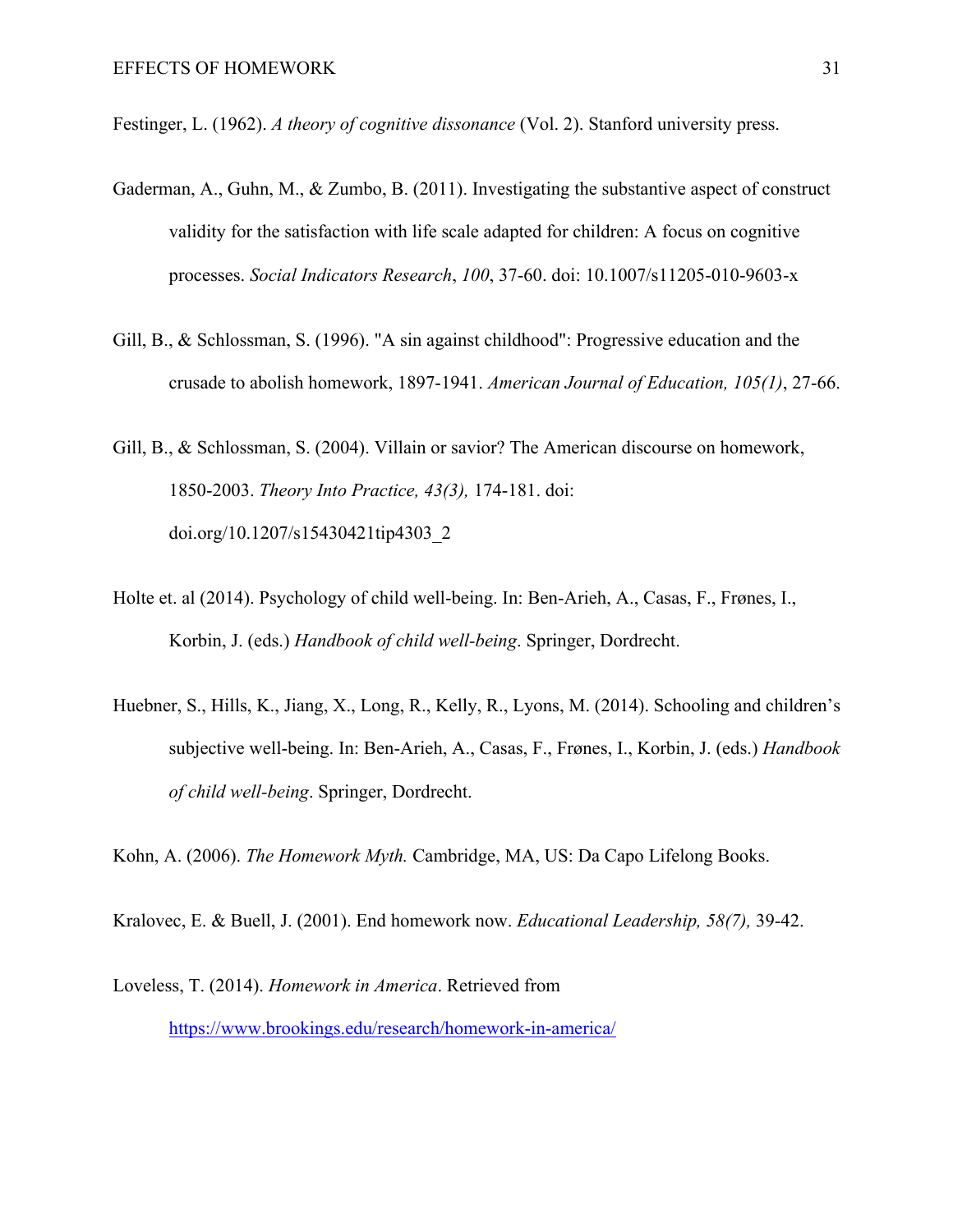- National Center for Education Statistics. (2018, May). *Table 227.40 Percentage of elementary and secondary school students who do homework, average time spent doing homework, percentage whose parents check that homework is done, and percentage whose parents help with homework, by frequency and selected characteristics: 2007, 2012, and 2016.* Retrieved from https://nces.ed.gov/programs/digest/d17/tables/dt17\_227.40.asp
- Noddings, N. (2003). Happiness and education. New York, NY, US: Cambridge University Press.
- Pollard, E., & Lee, P. (2002). Child well-being: A systematic review of the literature. *Social Indicators Research, 61,* 59-78. doi: 10.1023/A:1021284215801
- Polloway, E. A., Foley, R. M., & Epstein, M. H. (1992). A comparison of the homework problems of students with learning disabilities and nonhandicapped students. *Learning Disabilities Research & Practice, 7*(4), 203-209.
- Rønning, M. (2011). Who benefits from homework assignments? *Economics of Education Review, 30*, 55-64. doi: 10.1016/j.econedurev.2010.07.001
- Strózik, D., Strózik, T., & Szwarc, K. (2015). The Subjective Well-Being of School Children. The First Findings from the Children's Worlds Study in Poland. *Child Indicators Research, 9*, 39-50. doi: 10.1007/s12187-015-9312-8
- U.S. Census Bureau, (2018). *American Community Survey*. Retrieved from https://factfinder.census.gov